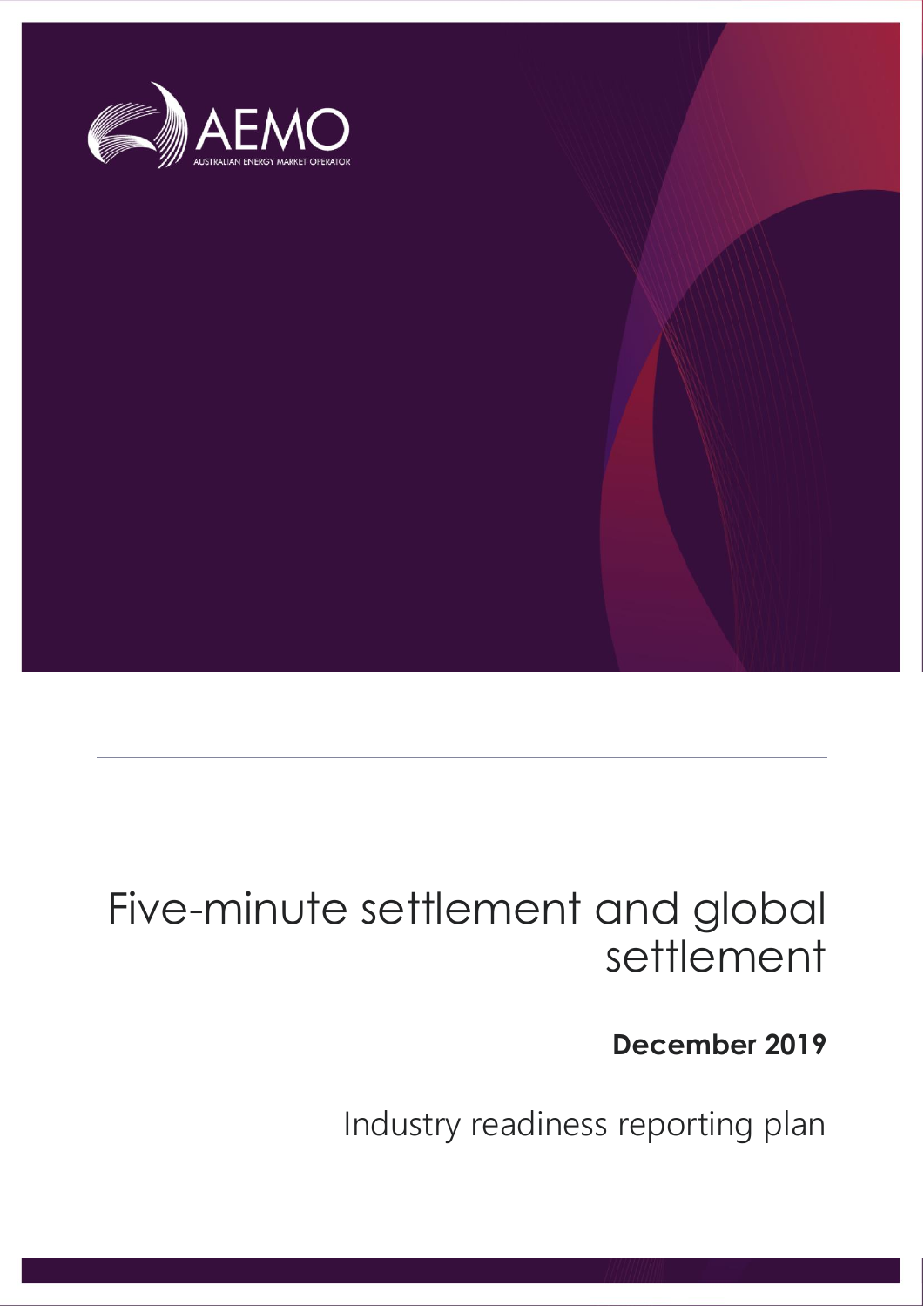# **Important notice**

#### **PURPOSE**

The 5MS and GS Industry readiness reporting plan sets out the industry readiness reporting requirements for the 5MS & GS program.

#### **DISCLAIMER**

This document may be subsequently updated or amended. It is intended to provide general information and guidance, which is only current as at the date of its last publication. It does not constitute legal or business advice, and should not be relied on as a substitute for obtaining detailed advice about the National Electricity Law, the National Electricity Rules, or any other applicable laws, procedures or policies. AEMO has made every reasonable effort to ensure the quality of the information in this document but cannot guarantee its accuracy or completeness.

Accordingly, to the maximum extent permitted by law, AEMO and its officers, employees and consultants involved in the preparation of this document:

- make no representation or warranty, express or implied, as to the currency, accuracy, reliability or completeness of the information in this document; and
- are not liable (whether by reason of negligence or otherwise) for any statements or representations in this document, or any omissions from it, or for any use or reliance on the information in it.

| Version | Release date | Changes                                                          |
|---------|--------------|------------------------------------------------------------------|
| #0.1    | 31/10/2019   | Draft released to the 5MS/GS Readiness Working Group for comment |
| #1.0    | 13/12/2019   | Final document published                                         |

#### **VERSION CONTROL**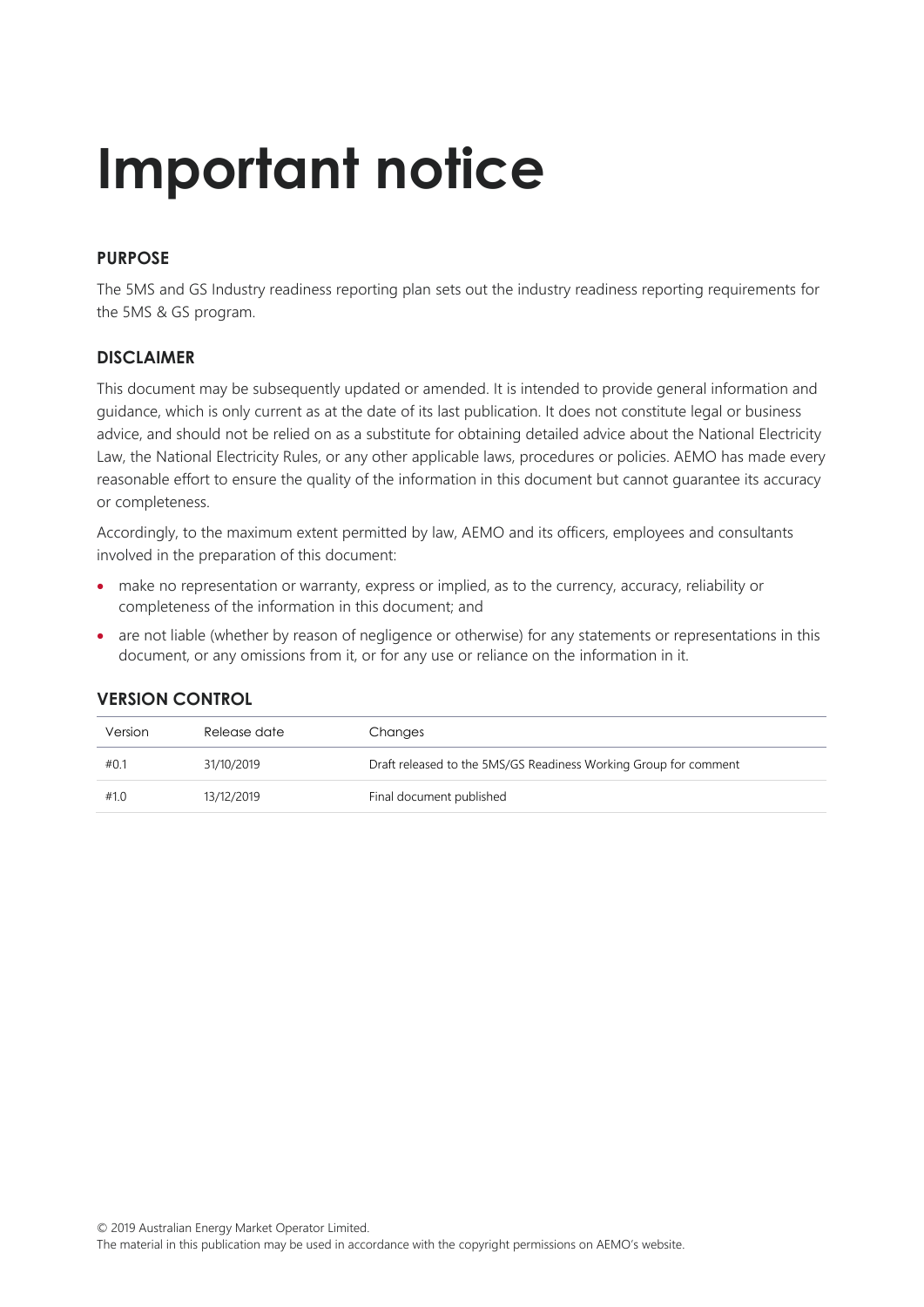# <span id="page-2-0"></span>**Executive summary**

AEMO and National Electricity Market (NEM) participants are currently implementing the five-minute settlement (5MS) and global settlement (GS) market reforms and the implementation program has entered its market readiness phase.

The National Electricity Rules (NER) changes for 5MS and GS have amended or introduced new regulatory obligations on certain NEM participants and AEMO. They require significant updates or changes to market procedures, metering and market and participants' systems at various times. AEMO has a key coordination role, through collaboration with its industry working groups, to ready industry and itself for the various system and market "go-live" dates.

AEMO will co-ordinate readiness reporting across the industry to monitor readiness for the various 5MS and GS transitional activities and commencements. This paper sets out the 5MS and GS industry readiness reporting requirements for both participants and AEMO.

Specifically, the Industry readiness reporting plan will:

- Set out the readiness reporting objective, underlying principles and scope
- Provide information on the criteria that AEMO and NEM participants will use to monitor the industry's operational readiness for 5MS and GS commencements
- Outline AEMO's process for requesting, accepting and collating regular status reports from NEM participants on the progress of their market readiness activities
- Outline how AEMO will report to the industry and other interested stakeholders on the progress of 5MS and GS market readiness activities
- Outline AEMO's approach for monitoring and assessing risks and issues that arise through readiness reporting.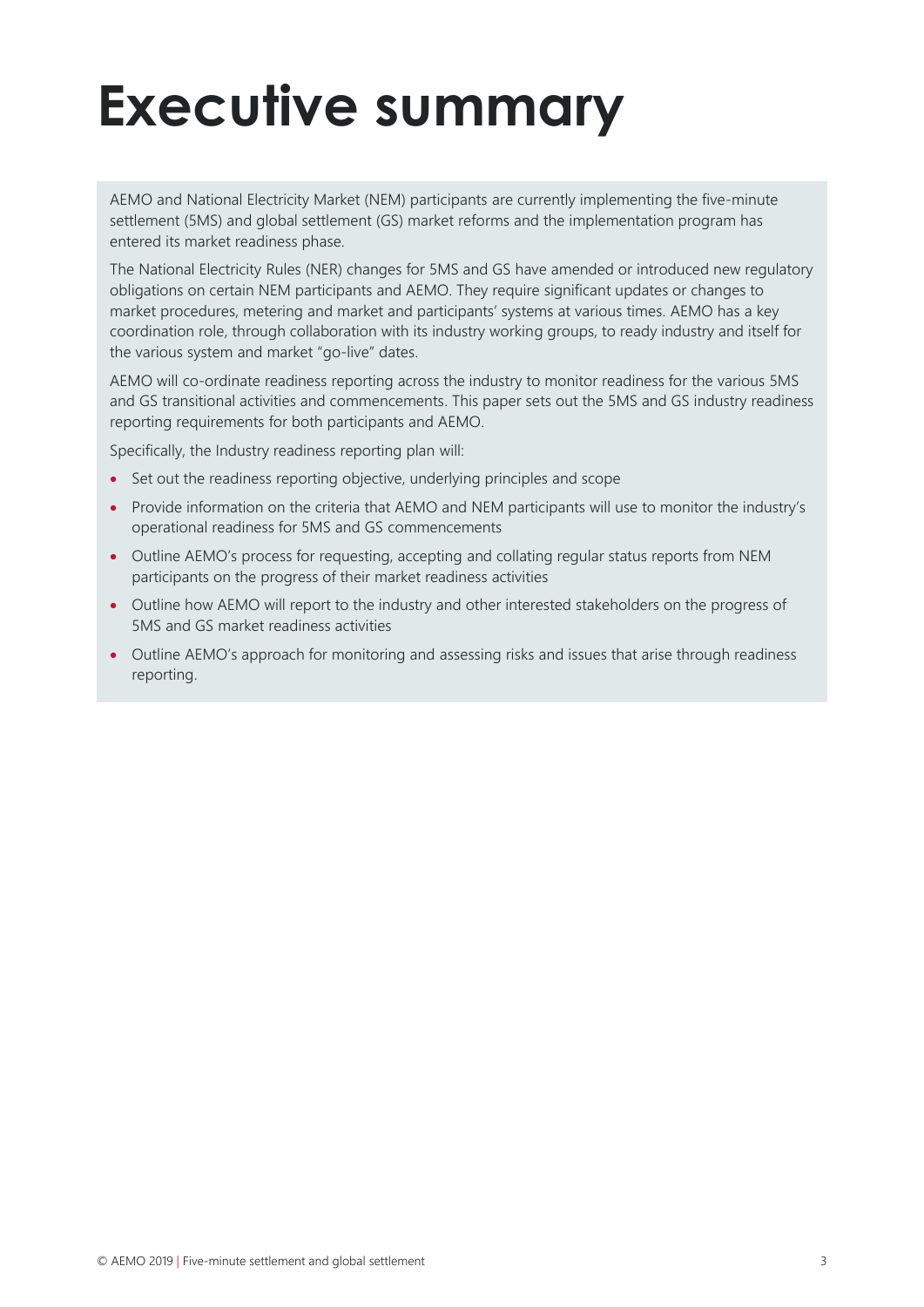## **Contents**

| <b>Executive summary</b> | 3                                                        |    |
|--------------------------|----------------------------------------------------------|----|
| 1.                       | Introduction                                             | 6  |
| 1.1                      | AEMO's 5MS and GS implementation program                 | 6  |
| 1.2                      | Industry readiness reporting plan                        | 6  |
| 2.                       | <b>Readiness Reporting Framework</b>                     | 10 |
| 2.1                      | Objective                                                | 10 |
| 2.2                      | Principles                                               | 10 |
| 2.3                      | Scope                                                    | 10 |
| 3.                       | <b>Market Readiness Criteria</b>                         | 12 |
| 3.1                      | General criteria                                         | 12 |
| 3.2                      | Specific readiness criteria                              | 12 |
| 3.3                      | Metering Transition Plan monitoring                      | 13 |
| 4.                       | <b>Readiness Reporting Process</b>                       | 14 |
| 4.1                      | Organisational reporting                                 | 14 |
| 4.2                      | Completing the Readiness Assessment Questionnaire        | 14 |
| 4.3                      | Self-assessment and authorisation                        | 16 |
| 4.4                      | Reporting frequency and review points                    | 16 |
| 4.5                      | Input format                                             | 17 |
| 5.                       | <b>Summary Reporting by AEMO</b>                         | 18 |
| 5.1                      | Readiness criteria reporting                             | 18 |
| 5.2                      | Presentation of results                                  | 18 |
| 5.3                      | Risk and issue identification                            | 19 |
| 5.4                      | Contingency planning                                     | 19 |
| 5.5                      | Report format and distribution                           | 20 |
| A1.                      | Appendix A - Market Readiness Criteria                   | 21 |
| A1.1                     | General criteria                                         | 21 |
| A1.2                     | Specific readiness criteria - Retailer                   | 24 |
| A1.3                     | Specific Criteria - Generator                            | 25 |
| A1.4                     | Specific readiness criteria - DNSP                       | 26 |
| A1.5                     | MTP monitoring criteria - DNSP                           | 27 |
| A1.6                     | Specific readiness criteria - TNSP                       | 28 |
| A1.7                     | MTP monitoring criteria - TNSP                           | 29 |
| A1.8                     | MTP monitoring criteria - Metering Providers (MPs)       | 30 |
| A1.9                     | MTP monitoring criteria - Metering Data Providers (MDPs) | 32 |
| A1.10                    | Specific readiness criteria - AEMO                       | 34 |
| Glossary                 |                                                          | 36 |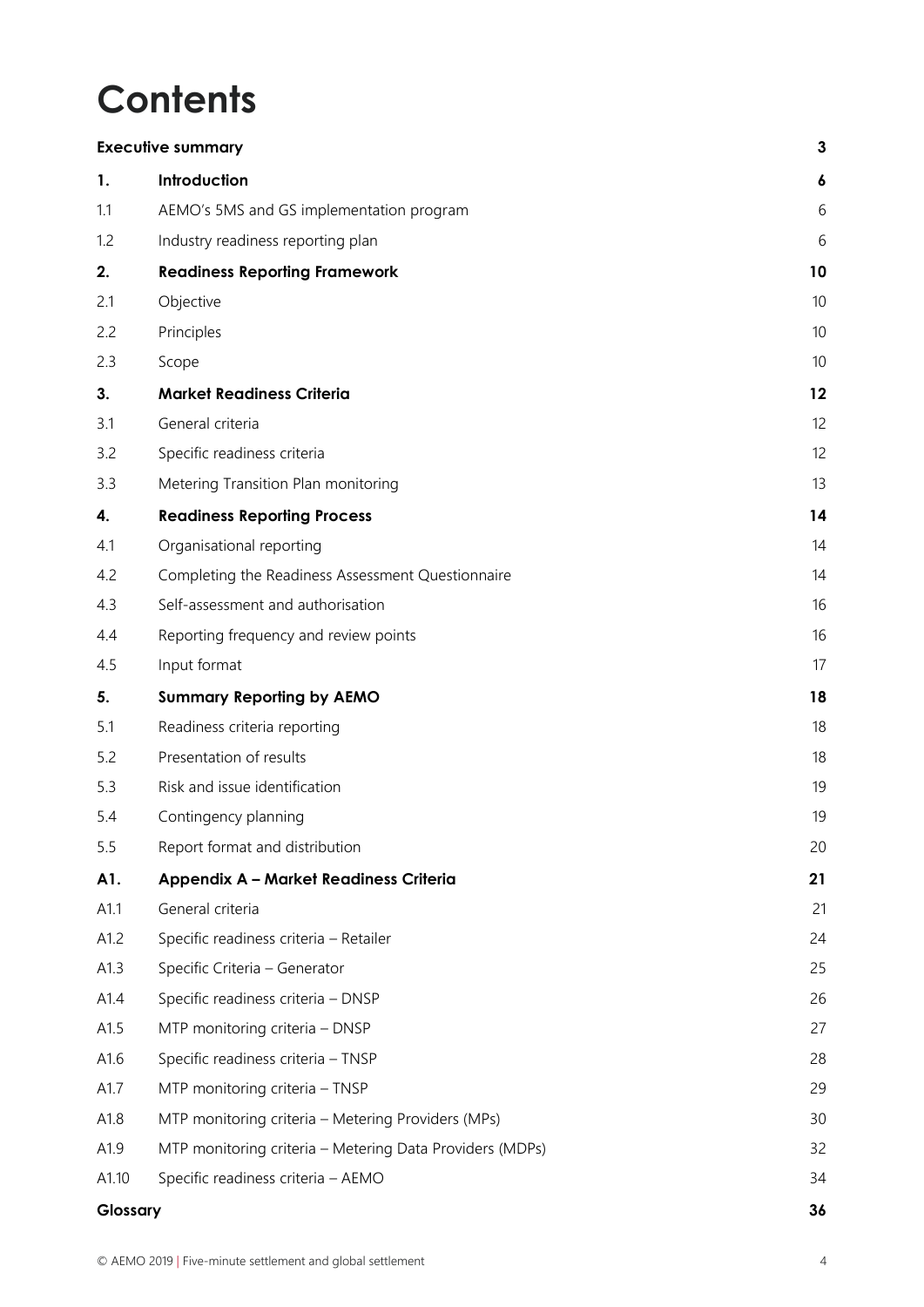## **Tables**

| Table 1  | Readiness Reporting – Key months                    | 17 |
|----------|-----------------------------------------------------|----|
| Table 2  | General criteria                                    | 21 |
| Table 3  | Specific readiness criteria - Retailer              | 24 |
| Table 4  | Specific readiness criteria - Generator             | 25 |
| Table 5  | Specific readiness criteria - DNSP                  | 26 |
| Table 6  | Specific readiness criteria (MTP monitoring) – DNSP | 27 |
| Table 7  | Specific readiness criteria - TNSP                  | 28 |
| Table 8  | Specific readiness criteria (MTP monitoring) - TNSP | 29 |
| Table 9  | Specific readiness criteria (MTP monitoring) – MPs  | 30 |
| Table 10 | Specific readiness criteria (MTP monitoring) – MDPs | 32 |
| Table 11 | Specific readiness criteria - AEMO                  | 34 |

## **Figures**

| Figure 1 | Engagement approach for developing the Industry readiness reporting plan |     |
|----------|--------------------------------------------------------------------------|-----|
|          | Figure 2 Industry readiness reporting plan – related documents           | 8   |
|          | Figure 3 Progression and status key                                      | 20. |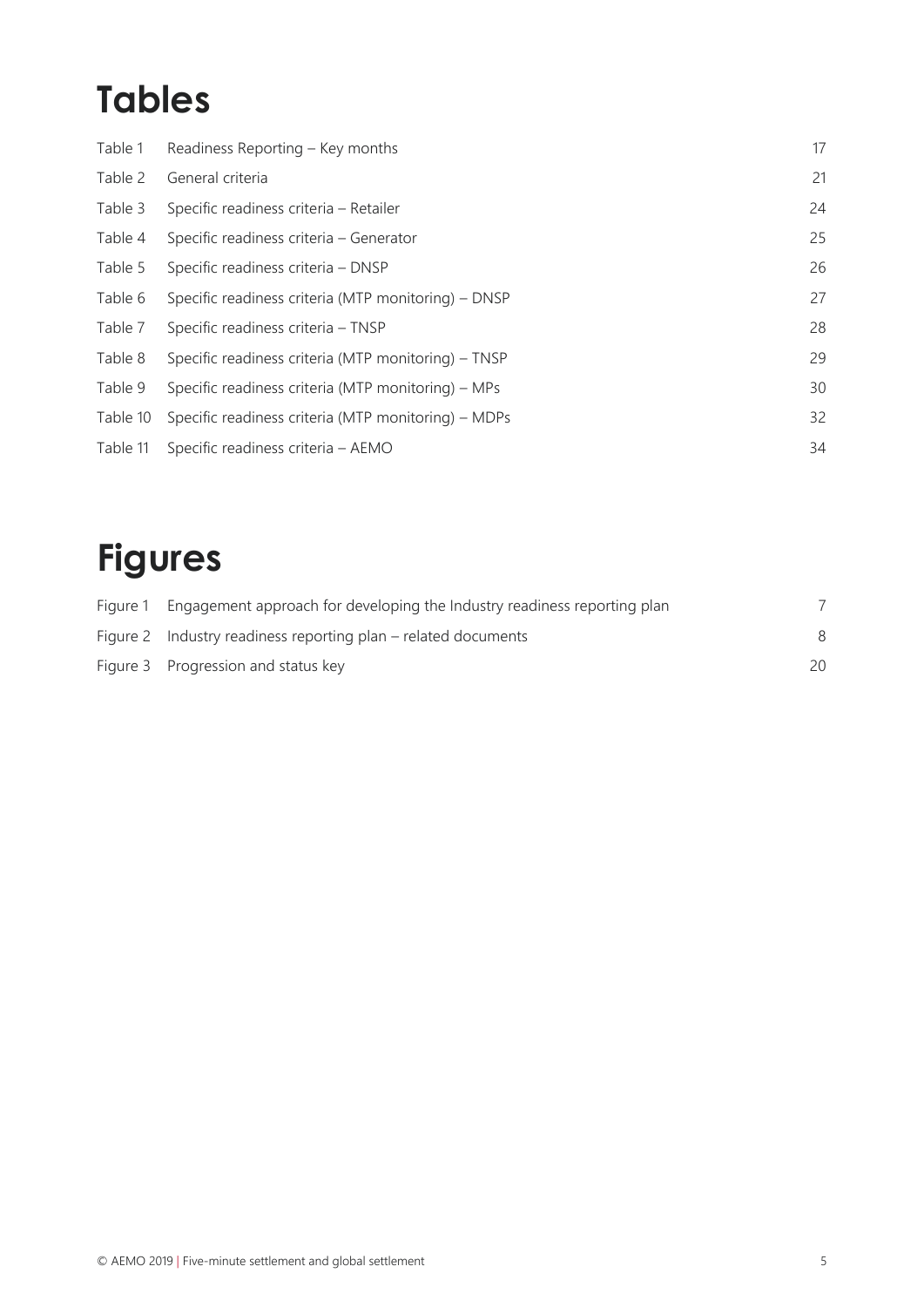## <span id="page-5-0"></span>**1. Introduction**

This chapter explains the Australian Energy Market Operator's (AEMO) five-minute settlement (5MS) and global settlement (GS) implementation program. It then details the purpose and context of the 5MS and GS Industry readiness reporting plan.

## <span id="page-5-1"></span>1.1 AEMO's 5MS and GS implementation program

The Australian Energy Market Commission (AEMC) made the 5MS rule<sup>1</sup> in November 2017 and AEMO's extensive 5MS implementation program began in early 2018.<sup>2</sup> GS activities were incorporated into the program when the GS rule<sup>3</sup> was made in December 2018 because aligning 5MS and GS implementation activities is intended to minimise costs for AEMO and market participants.

The program covers the procedural, IT system and market readiness arrangements needed to implement 5MS and GS using the following workstreams:

- Procedures defines and implements the required changes to market procedures<sup>4</sup>
- Systems designs, develops, tests, and implements changes to AEMO's market systems<sup>5</sup>
- Readiness coordinates, assists and prepares AEMO and participants for the transition to 5MS and  $GS<sup>6</sup>$

AEMO's 5MS and GS implementation program has entered the market readiness phase of the project. This paper relates to the transition and go-live phases of market readiness.

## <span id="page-5-2"></span>1.2 Industry readiness reporting plan

#### 1.2.1 Document purpose

The purpose of the Industry readiness reporting plan is to set out the 5MS & GS program industry readiness reporting requirements.

Specifically, the Industry readiness reporting plan will:

- Provide information on the criteria that AEMO and NEM participants will use to monitor the industry's operational readiness for 5MS and GS commencements.
- Outline AEMO's process for requesting, accepting and collating regular status reports from NEM participants on the progress of their market readiness activities
- Outline how AEMO will report to the industry and other interested stakeholders on the progress of 5MS and GS market readiness activities
- Outline AEMO's approach for monitoring and assessing risks and issues that arise through readiness reporting.

<sup>1</sup> *National Electricity Amendment (Five minute settlement) Rule 2017 No. 15*, Australian Energy Market Commission, available at: [https://www.aemc.gov.au/rule-changes/five-minute-settlement,](https://www.aemc.gov.au/rule-changes/five-minute-settlement) as further amended by the *National Electricity Amendment (Five minute settlement and global settlement implementation amendments) Rule 2019 No. 7*, available at [https://www.aemc.gov.au/rule-changes/five-minute-settlement-and-global](https://www.aemc.gov.au/rule-changes/five-minute-settlement-and-global-settlement-implementation-amendments)[settlement-implementation-amendments](https://www.aemc.gov.au/rule-changes/five-minute-settlement-and-global-settlement-implementation-amendments)

<sup>&</sup>lt;sup>2</sup> Details of AEMO's 5MS and GS implementation program:<http://aemo.com.au/Electricity/National-Electricity-Market-NEM/Five-Minute-Settlement>

<sup>&</sup>lt;sup>3</sup> National Electricity Amendment (Global settlement and market reconciliation) Rule 2018 No. 14, Australian Energy Market Commission, available at: [https://www.aemc.gov.au/rule-changes/global-settlement-and-market-reconciliation,](https://www.aemc.gov.au/rule-changes/global-settlement-and-market-reconciliation) as further amended by the *National Electricity Amendment (Five minute settlement and global settlement implementation amendments) Rule 2019 No. 7*, op cit.

<sup>4</sup> Details of the procedures workstream[: http://aemo.com.au/Electricity/National-Electricity-Market-NEM/Five-Minute-Settlement/Procedures-Workstream](http://aemo.com.au/Electricity/National-Electricity-Market-NEM/Five-Minute-Settlement/Procedures-Workstream)

<sup>5</sup> Details of the systems workstream[: https://aemo.com.au/Electricity/National-Electricity-Market-NEM/Five-Minute-Settlement/Systems-Workstream](https://aemo.com.au/Electricity/National-Electricity-Market-NEM/Five-Minute-Settlement/Systems-Workstream)

<sup>6</sup> Details of the readiness workstream:<https://aemo.com.au/Electricity/National-Electricity-Market-NEM/Five-Minute-Settlement/Readiness-Workstream>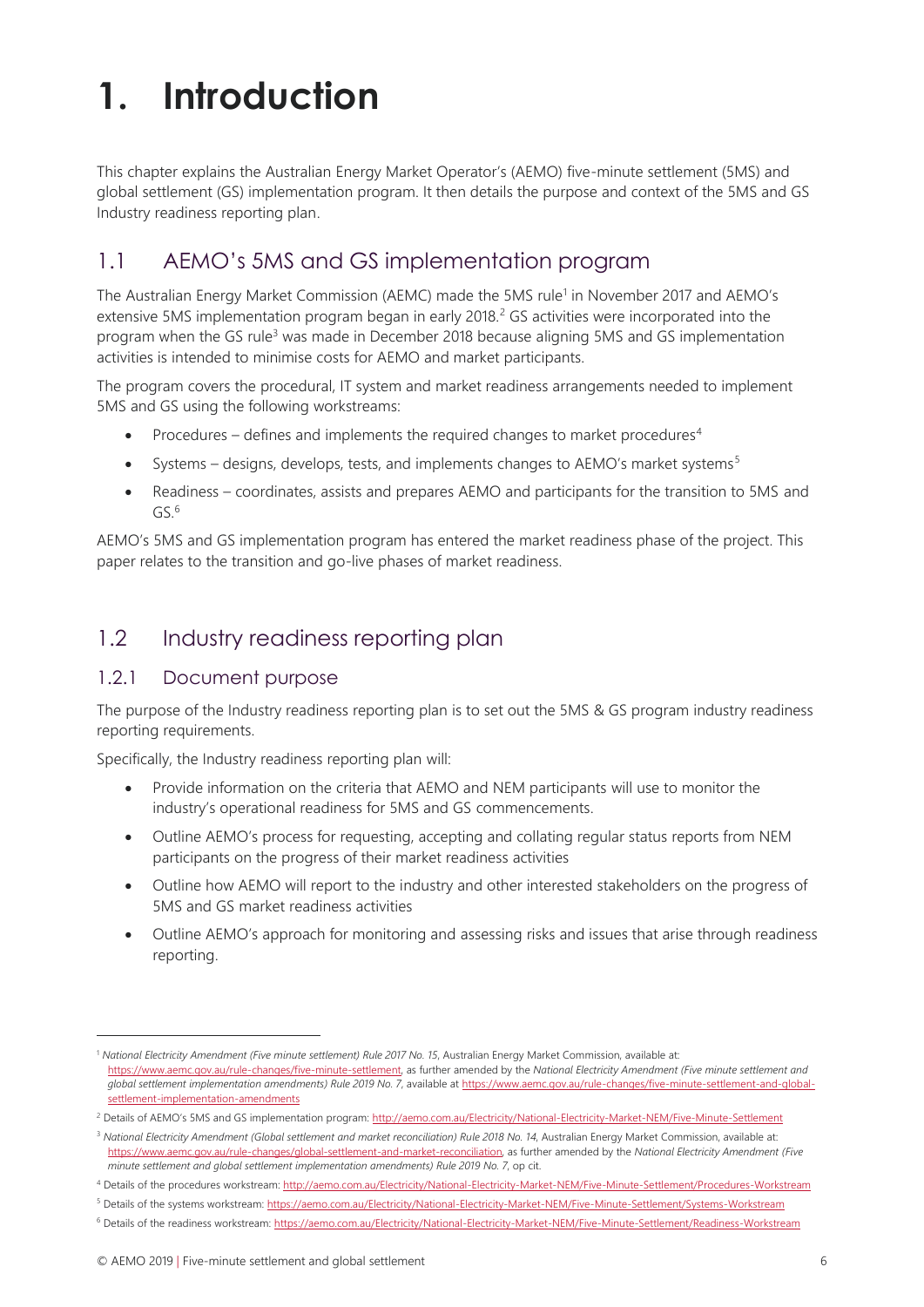The Industry readiness reporting plan *does not* encompass the two rounds of 5MS and GS 'interim' readiness reporting that was performed between July and September 2019 as an early indication of industry readiness for these market reforms.<sup>7</sup>

#### 1.2.2 Development approach

#### **Engagement with the 5MS Readiness Working Group**

The Industry readiness reporting plan is being developed in consultation with industry through the 5Ms Readiness Working Group (RWG). Figure 1 illustrates AEMO's engagement approach and timeline for developing the Industry readiness reporting plan.

<span id="page-6-0"></span>**Figure 1 Engagement approach for developing the Industry readiness reporting plan** 



#### **Periodic reviews to the Industry readiness reporting plan**

Periodic reviews of the plan are scheduled to review the effectiveness of the criteria and the overall process in gathering the required information to offer an accurate status and insights. Readiness criteria and the reporting process may be updated in consultation with the RWG as appropriate.

<sup>7</sup> See:<https://aemo.com.au/Electricity/National-Electricity-Market-NEM/Five-Minute-Settlement/Readiness-Workstream/Readiness-Reporting>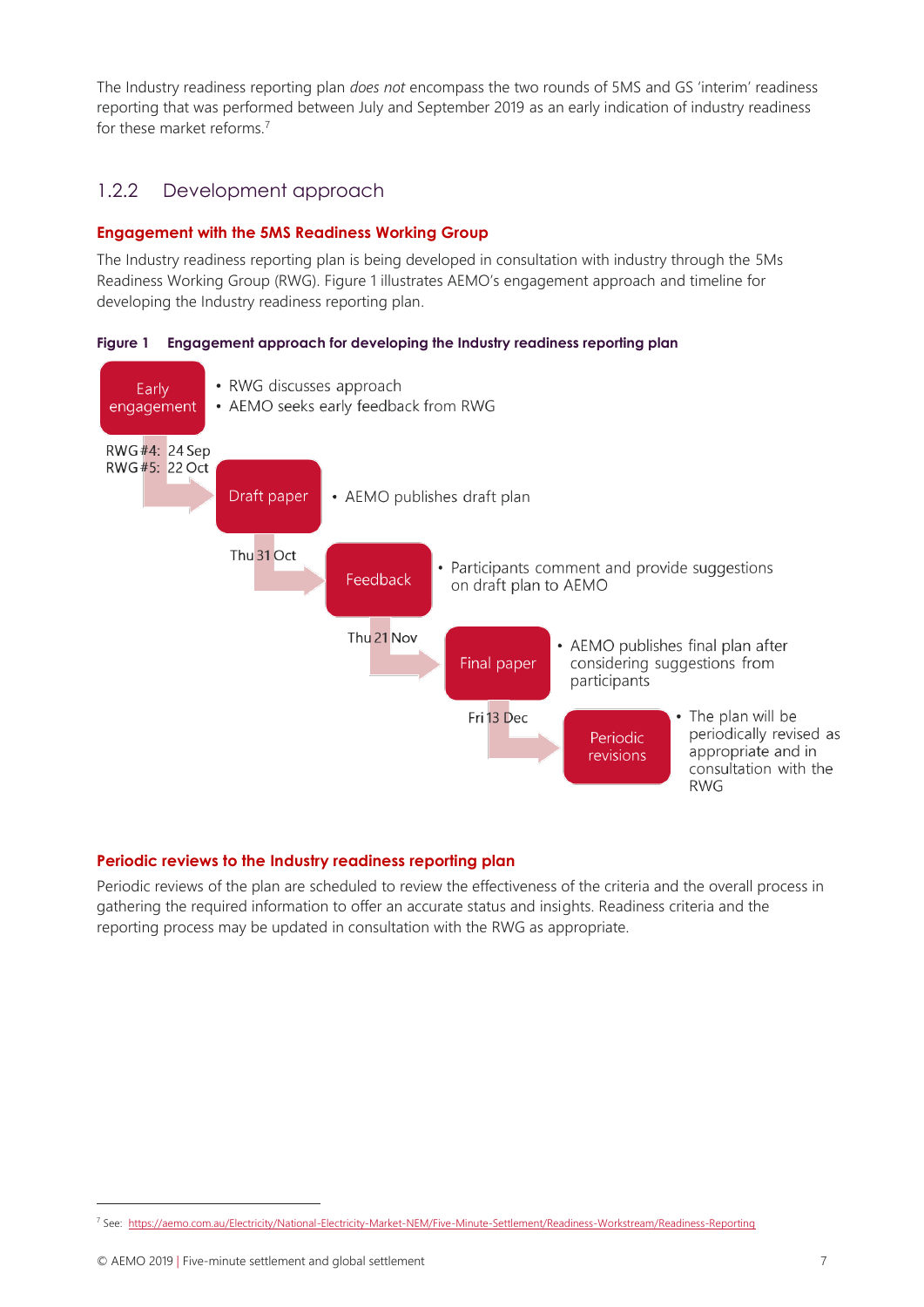#### 1.2.3 Related documents

The Industry readiness reporting plan is one of the many documents that supports the 5MS and GS market readiness strategy document, as illustrated in Figure 2. More information on each document is provided in the 5MS and GS market readiness strategy.

<span id="page-7-0"></span>



Industry readiness reporting also references, or is an input to the Metering transition plan, Industry contingency plan and Industry risks and issues register. The document relationships are described below.

#### Metering transition plan

The Metering transition plan (MTP)<sup>8</sup> outlines the expected responsibilities, activities, dependencies and timeframes required for the 5MS and GS metering transition. MDPs, MP, DNSPs and TNSPs have specific transition readiness activities to complete by the transition end dates as defined in the MTP. Readiness reporting will require relevant participants to report on their status towards completing a group of these activities at a "sub-category" level.

#### Industry contingency plan

<sup>8</sup> Available at:<https://aemo.com.au/Electricity/National-Electricity-Market-NEM/Five-Minute-Settlement/Readiness-Workstream/Key-Readiness-Documents>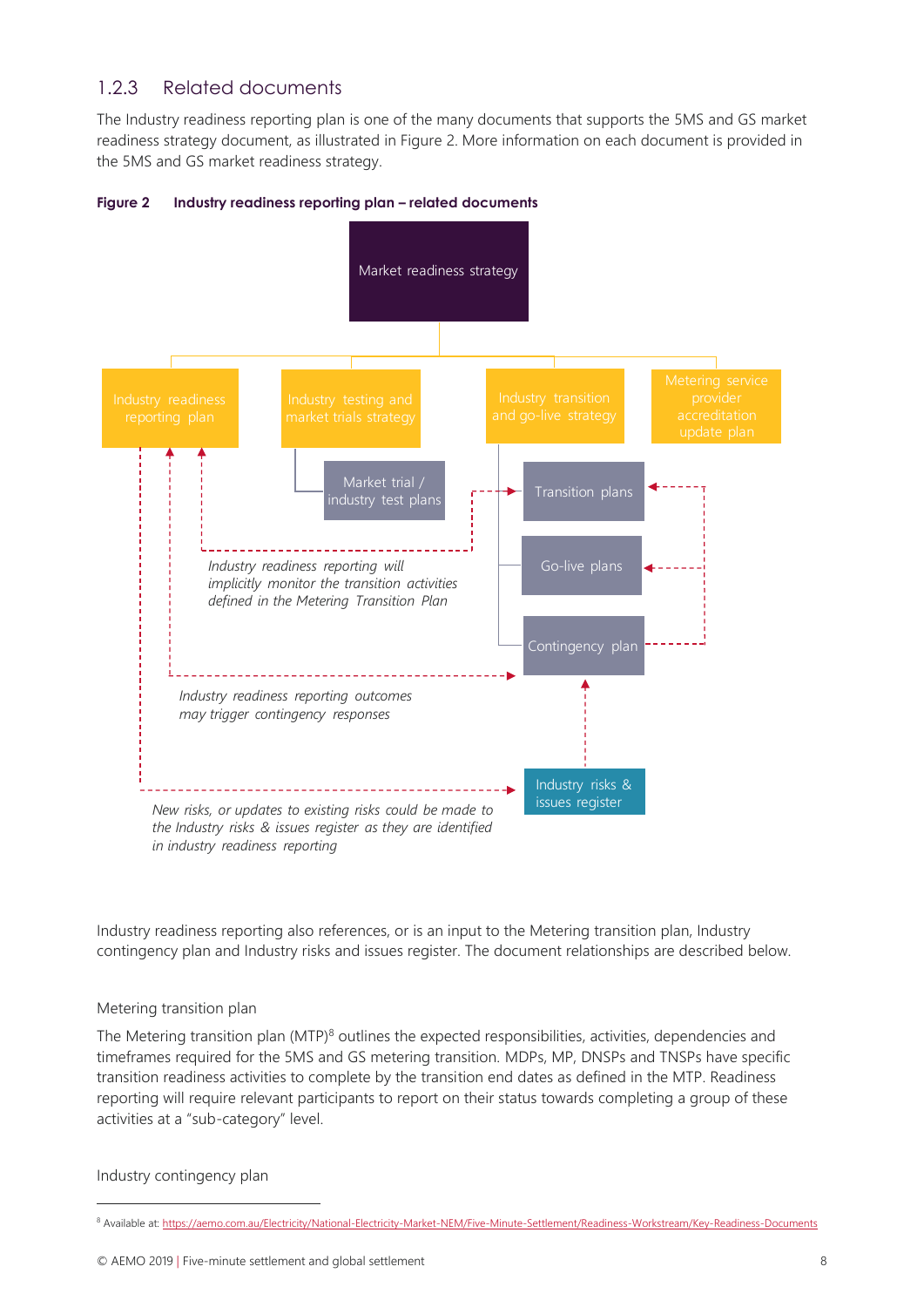The Industry contingency plan<sup>9</sup> outlines the different contingency scenarios and responses that could eventuate from the risks defined in the Industry Risks and Issues register. The triggers to certain contingency responses are monitored through the appropriate readiness reporting criteria.

#### Industry risks and issues register

The Industry risks and issues register<sup>10</sup> contains all the 5MS and GS program industry risks and issues. This register is owned and maintained by the Program Consultative Forum (PCF). New risks, or updates to existing risks will be proposed to the PCF as they are identified through readiness reporting.

Note that all the above documents are live documents that are updated in consultation with the appropriate 5MS and GS working groups.<sup>11</sup>

<sup>9</sup> Available at: [https://www.aemo.com.au/Electricity/National-Electricity-Market-NEM/Five-Minute-Settlement/Readiness-Workstream/Key-Readiness-](https://www.aemo.com.au/Electricity/National-Electricity-Market-NEM/Five-Minute-Settlement/Readiness-Workstream/Key-Readiness-Documents)**[Documents](https://www.aemo.com.au/Electricity/National-Electricity-Market-NEM/Five-Minute-Settlement/Readiness-Workstream/Key-Readiness-Documents)** 

<sup>10</sup> Available at[: https://www.aemo.com.au/Electricity/National-Electricity-Market-NEM/Five-Minute-Settlement/Program-Management/Program-Consultative-](https://www.aemo.com.au/Electricity/National-Electricity-Market-NEM/Five-Minute-Settlement/Program-Management/Program-Consultative-Forum)**[Forum](https://www.aemo.com.au/Electricity/National-Electricity-Market-NEM/Five-Minute-Settlement/Program-Management/Program-Consultative-Forum)** 

<sup>&</sup>lt;sup>11</sup> Please contact **5MS@aemo.com.au** to ensure you have access to the latest copy.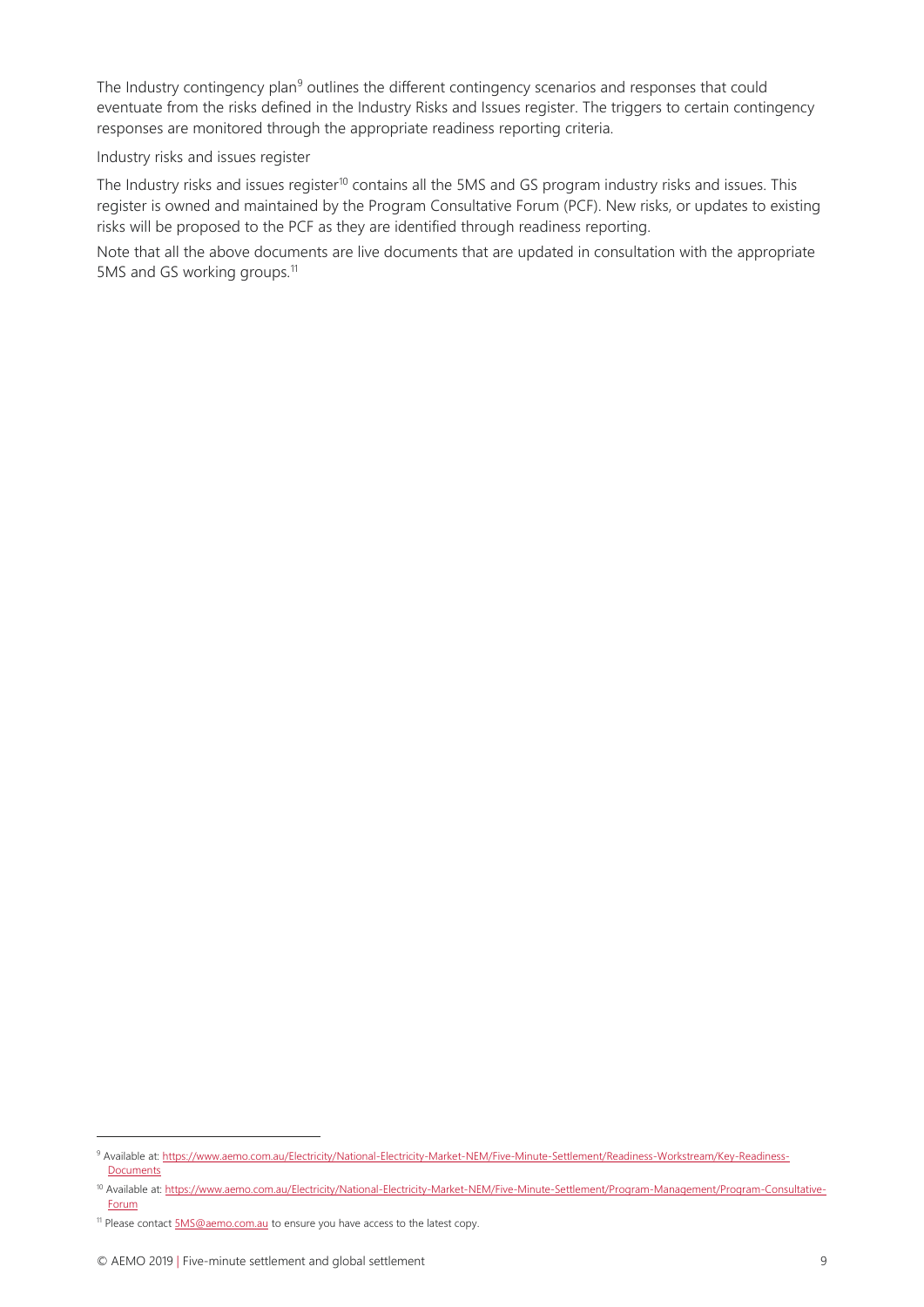## <span id="page-9-0"></span>**2. Readiness Reporting Framework**

## <span id="page-9-1"></span>2.1 Objective

The 5MS and GS program readiness reporting objective is:

*To facilitate readiness reporting throughout the implementation phase of 5MS and GS so that AEMO, NEM participants and other interested stakeholders have an accurate assessment of industry's readiness for the various 5MS and GS market system "go-lives", transitional activities and commencements.*

## <span id="page-9-2"></span>2.2 Principles

The industry readiness reporting principles build on the principles defined in the 5MS and GS market readiness strategy. They will guide all parties involved in readiness reporting:

- 1. Industry participation in the readiness reporting process is voluntary but strongly encouraged and in the interest of all participants.
- 2. Participants are responsible for establishing their own appropriate project schedule baselines and reporting their status against these.
- 3. Participants will submit open and honest self-assessments of their readiness status, following a framework and format set out in the Industry readiness reporting plan.
- 4. Readiness reporting information will be collated and submitted by an authorised person on behalf of their organisation.
- 5. AEMO will develop and seek input from the RWG on readiness reporting criteria.
- 6. Readiness reporting will be on a regular basis, following a defined calendar developed in collaboration with the RWG. In developing the reporting calendar, the effort of reporting will be balanced with the value of reporting.
- 7. As far as practicable, changes to the readiness survey questionnaire will only occur where further detail is required on key criteria.
- 8. AEMO will aggregate survey responses and prepare a Market Readiness Report following the approach defined in the readiness reporting plan
- 9. All responses will be treated as strictly confidential in-line with AEMO policies. The results from any analysis will be reported in aggregate and no individual organisations will be identified or identifiable.

### <span id="page-9-3"></span>2.3 Scope

#### 2.3.1 In scope

The scope of industry readiness reporting encompasses all aspects of readiness towards the following key requirements as outlined in the 5MS and GS final rules:

- 5MS on 1 July 2021 (all '*Excluded' metering installations*<sup>12</sup> must record and provide 5-minute data)
- Unaccounted for energy (UFE) reporting from 1 July 2021
- GS on 6 February 2022.
- Non-Excluded new and replaced<sup>13</sup> metering installations must record and provide 5-minute data by 1 December 2022.

<sup>12</sup> *Excluded metering installations* are types 1, 2, 3 and 7, along with type 4 meters at a *transmission network connection point*, or *distribution network connection point* where the relevant *financially responsible Market Participant* is a *Market Generator* or *Small Generation Aggregator*.

<sup>&</sup>lt;sup>13</sup> If installed or replaced on or after 1 December 2018 (1 December 2019 for type 4A installations)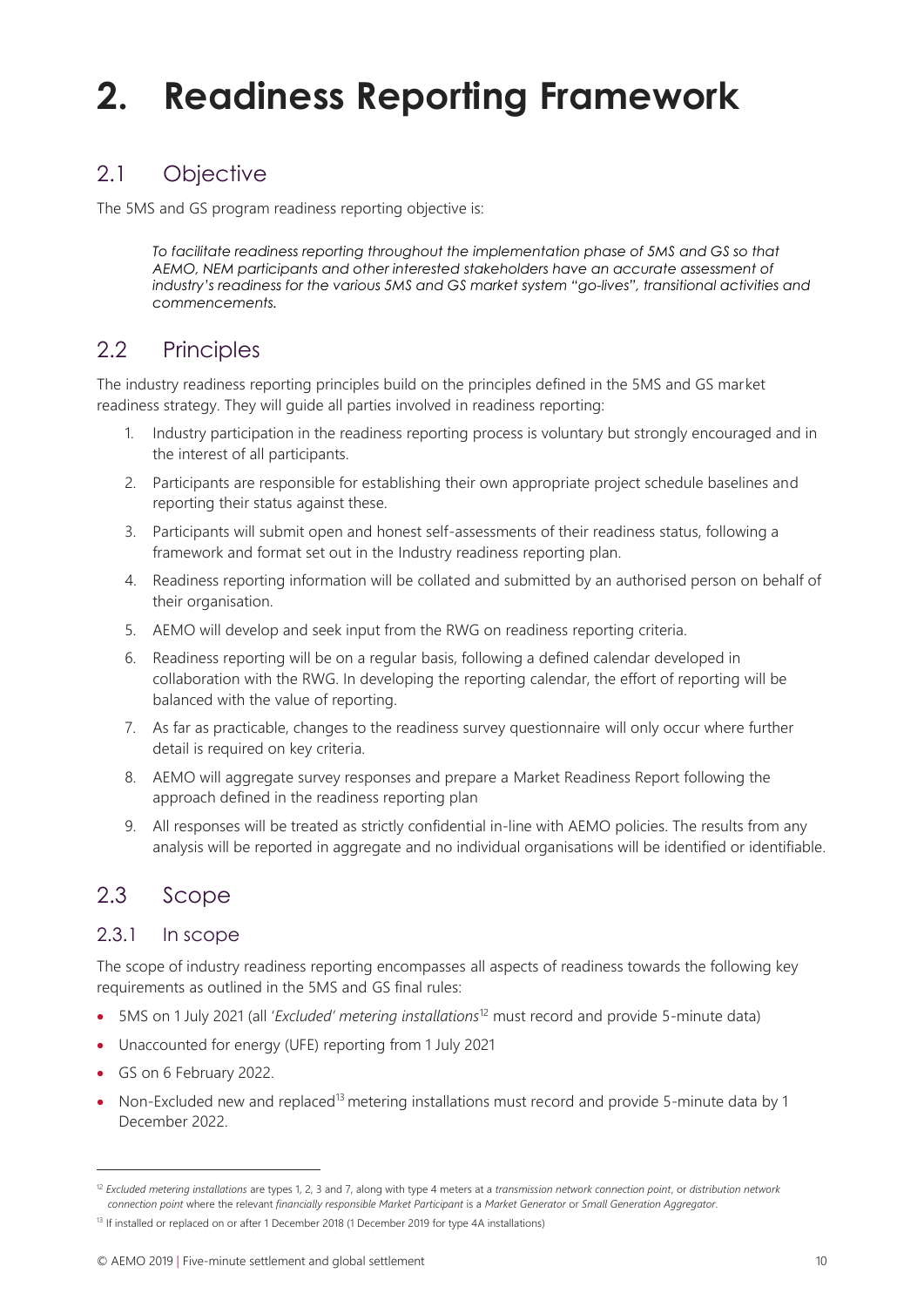Also within the scope of readiness reporting are:

- NEM Participants' relevant:
	- Delivery progress and status
	- Readiness to engage with the 5MS and GS market systems changes
	- Required metering and Standing Data updates
	- Metering accreditation updates.
- AEMO's delivery of a range of 5MS and GS IT capabilities through staged market system 'go-lives':
	- Reallocations upgrade to AEMO's system to support 5-minute reallocations
	- Bidding and dispatch upgrade to AEMO's systems to support 5-minute bids and offers
	- B2M APIs introduction of API interface capability to provide an optional, alternative interface approach
	- MDM platform upgrade of AEMO's meter data management system to support meter data processing for 5MS and GS
	- NEM settlements upgrade to AEMO's settlements system to support 5MS and GS.

#### 2.3.2 Out of scope

Readiness reporting focuses on market readiness of the NEM as whole, it does not relate to each individual participant's own readiness for these NEM reforms because all participants are responsible for their own 5MS and GS preparations.

To balance the effort of readiness reporting with the value of reporting, reporting will focus on industry progress towards meeting specific 5MS and GS readiness criteria, rather than detailed progress tracking of each participant's implementation program. The specific 5MS and GS requirements defined as readiness criteria, are described in section 3.

Individual participant readiness issues will be considered as part of market readiness to the extent that the impact:

- is systemic and affects multiple participants
- affects overall NEM operations.

In these situations, the issue will be escalated to the RWG, to the extent that it does not breach confidentiality. The RWG will assess if these issues require monitoring and recommend the best approach for their resolution.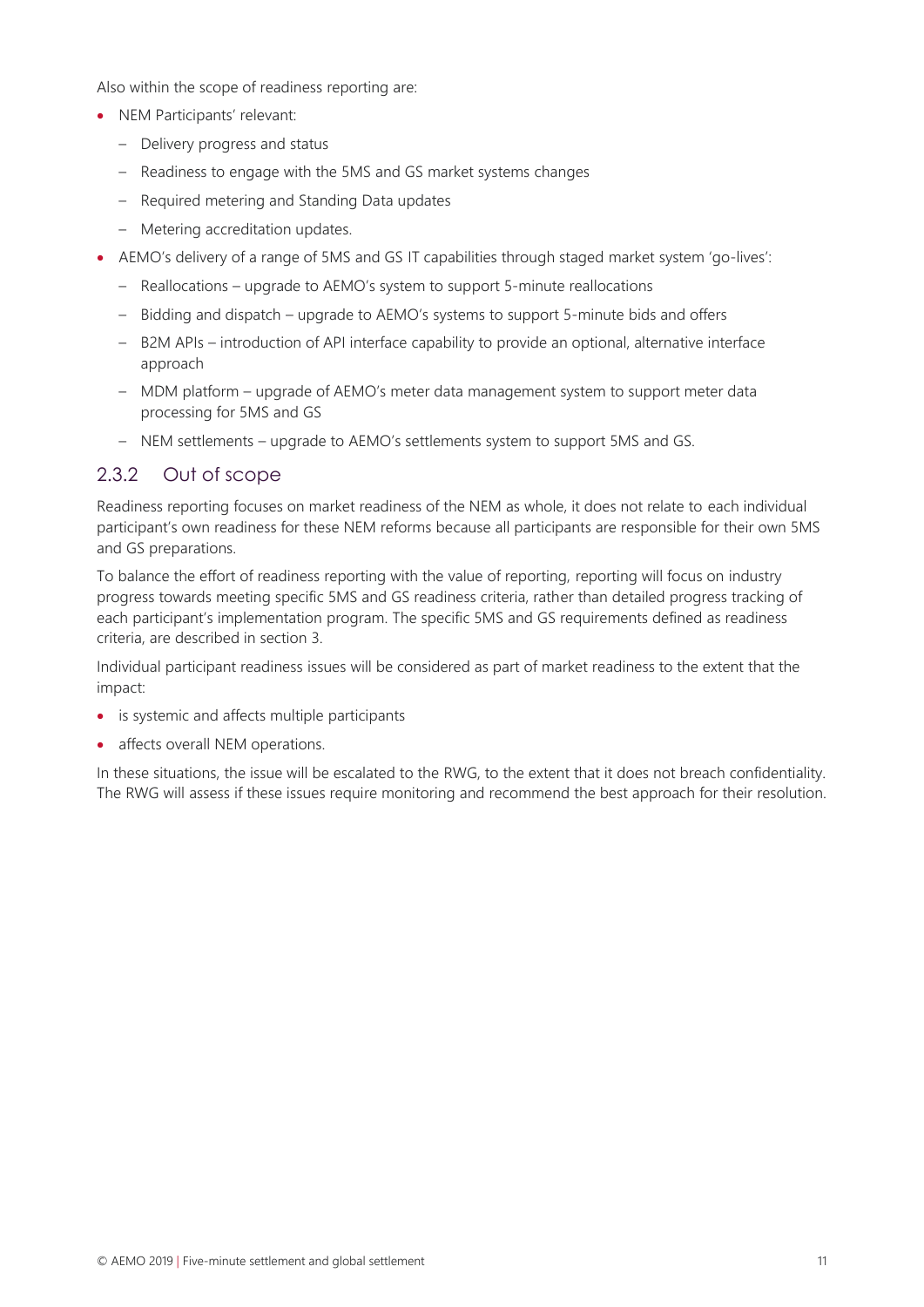## <span id="page-11-0"></span>**3. Market Readiness Criteria**

Assessing market readiness involves tracking the industry's progress towards successful 5MS and GS commencements. Readiness reporting involves participants' self-assessing their progress and status against agreed market readiness criteria. This includes reporting on:

- General criteria by participants
- Specific readiness criteria by participants and AEMO

The sections below describe general criteria and specific readiness criteria at a high level.

The self-assessment process is described in section 4.

<span id="page-11-1"></span>The detailed readiness criteria are included in Appendix A.

### 3.1 General criteria

To assist AEMO and the industry identify risks and issues across all participant types, all participants will report their progress against a set of general criteria. These criteria focus around the level of establishment and overall progress and status of participant programs. All participant types will report on the same general criteria.

This set of criteria will potentially become less relevant as participants complete program establishment activities and progress further with their implementation programs. The RWG will be invited to assess if reporting on general criteria is still relevant at scheduled revision dates of the Industry readiness reporting plan.

AEMO will continue to report on its level of program establishment and overall progress via regular industry updates at the PCF and executive forums.

The self-assessment process on this set of criteria is the same for all participant types, and is described in section 4.

The detailed general criteria are included in Appendix A.

### <span id="page-11-2"></span>3.2 Specific readiness criteria

The successful commencement of 5MS and GS requires the implementation of different capabilities for each participant type. Specific readiness criteria is intended to provide a basis for monitoring readiness based on the specific market commencement requirements for each participant type. Hence, each of the following participant types will have their own set of specific readiness criteria:

- **Generators**
- **Retailers**
- Distribution Network Service Providers (DNSPs)
- Transmission Network Service Providers (TNSPs)
- Metering Data Providers (MDP)
- Metering Providers (MP)
- Market Operator (AEMO)

Each participant will have their own respective implementation program to prepare their organisation for 5MS and GS. The scope of each program will depend on a number of factors, including participant type, size, and business strategy. Readiness reporting will track progress and status towards the achievement of market readiness requirements (criteria) and asks participants to report on *overall* progress towards the outcome (5MS and GS commencements). This is instead of tracking the incremental people, process and technology changes that contribute to specific market readiness criteria.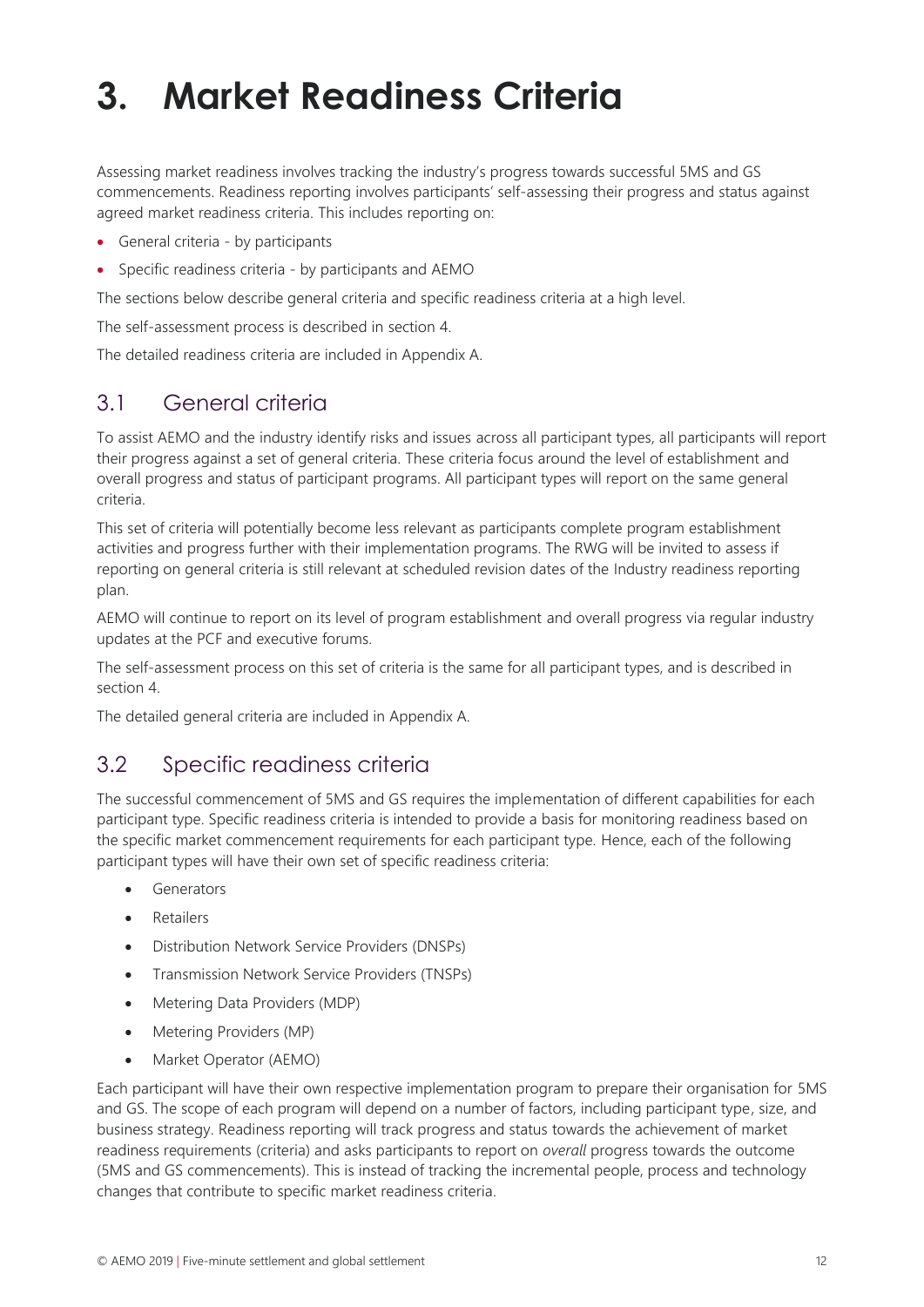The reporting process on specific readiness criteria is particular to each participant type and is described in section 4.

The detailed specific program criteria for each participant type can be found in Appendix A.

## <span id="page-12-0"></span>3.3 Metering Transition Plan monitoring

In keeping with the Transition and go-live strategy objective and principles, the Metering transition plan (MTP)<sup>14</sup> provides coordinated guidance for AEMO and participants on the metering transition for 5MS and GS. Importantly, the Metering transition plan is the basis for participants to complete their own metering transition plans.

The MTP outlines the expected activities, responsibilities, dependencies and timeframes for completion for the elements of the metering transition. To facilitate a smooth transition to 5MS and GS, it is crucial that readiness activities are planned and executed by the formal commencement dates.

Reporting on Metering transition plan progress will be through industry readiness reporting. Reporting will track progress at a sub-category level, where respondents will be asked to report on their status towards completing the associated transition activities relevant to their participant type.

The detailed specific program criteria for each participant type (including criteria that references that MTP) can be found in Appendix A.

<sup>&</sup>lt;sup>14</sup> The Metering Transition Plan can be accessed at the following link. This document may be updated in consultation with the 5MS Transition Focus Group. Please contact  $5MS@aemo.com.au$  to ensure that you have the latest copy. <https://www.aemo.com.au/Electricity/National-Electricity-Market-NEM/Five-Minute-Settlement/Readiness-Workstream/Readiness-Working-Group>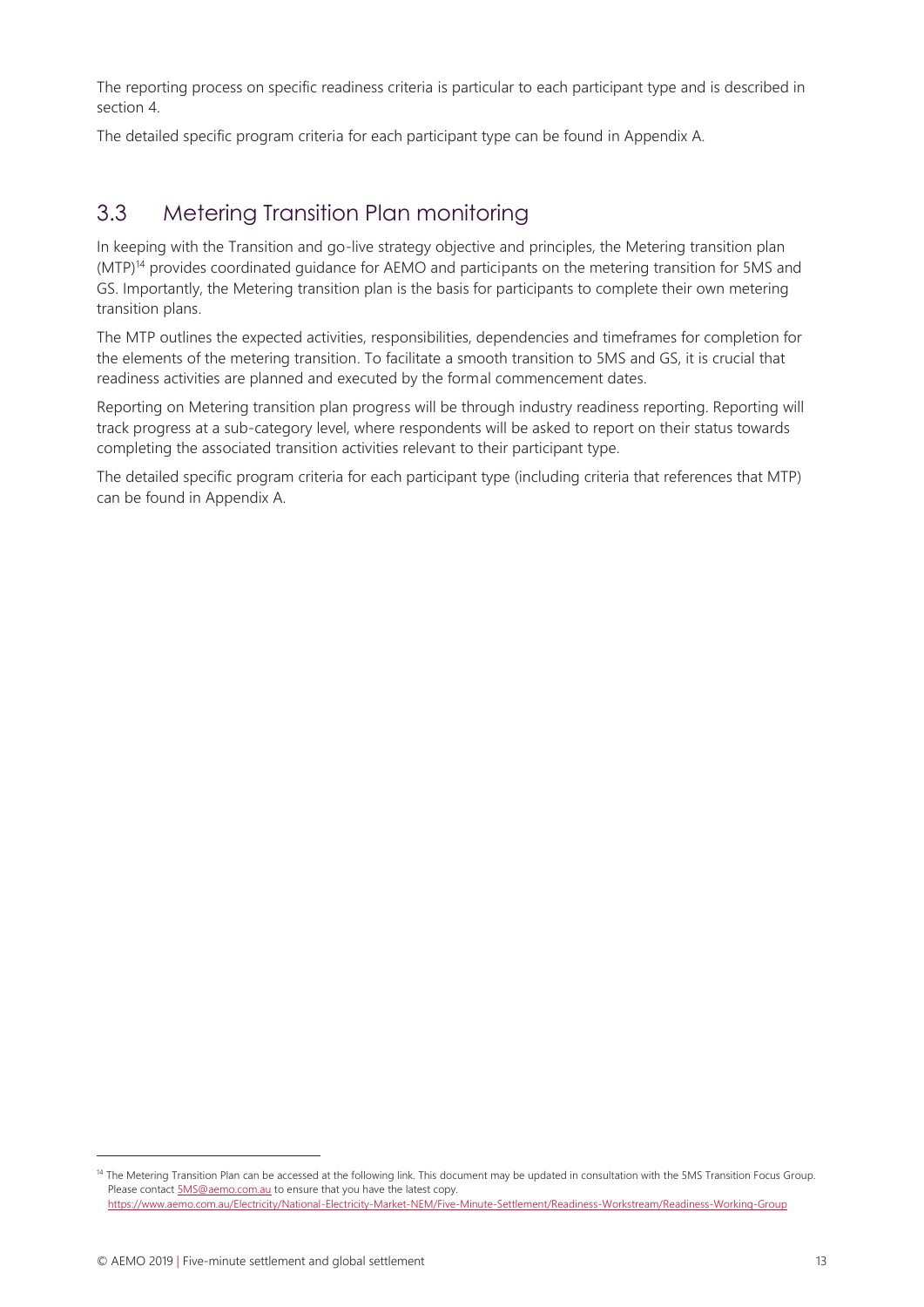## <span id="page-13-0"></span>**4. Readiness Reporting Process**

On a periodic basis, NEM participants will be expected to submit information on their readiness status and progress towards relevant market readiness criteria. AEMO will provide each NEM participant with a Readiness Assessment Questionnaire to facilitate the collection of readiness information across the industry. AEMO will then aggregate this information to produce a Market Readiness Report.

AEMO has been engaging with the industry on readiness reporting through the RWG, including critical participants for 5MS and GS. AEMO will inform the industry of readiness reporting through its 5MS and GS forums and also its industry mailing channels. An analysis of industry participation in readiness reporting will be presented in every Market Readiness Report.

The readiness self-assessment and reporting process is described in the following sections. This process will be periodically reviewed and updated by the RWG where appropriate as the 5MS and GS program progresses.

## <span id="page-13-1"></span>4.1 Organisational reporting

Each participant will be requested to complete a readiness assessment questionnaire on a periodic basis. The completed reports must be submitted to AEMO for collation.

Participants that represent multiple companies or participant types will not have to complete multiple Readiness Assessment Questionnaires if they are implementing 5MS and GS through a single program of work. Participant will be expected to report on all specific readiness criteria applicable to the participant types they represent.

#### Example A

Participant A is implementing 5MS and GS across its three generation and four retailing companies through a single program of work. Participant A is expected to complete one readiness assessment questionnaire, and report on all criteria applicable to its generation and retailing companies covered by its program. AEMO's aggregated summary reporting will include Participant A's progress and status for its overall generation and retail criteria.

## <span id="page-13-2"></span>4.2 Completing the Readiness Assessment Questionnaire

The Readiness Assessment Questionnaire will contain a number of criteria for participants to self-assess their readiness against, as described in section 3.

For individual criteria, participants will be asked to report on a combination of the following:

- Status
- Progress
- Any requests for additional support (from AEMO or other participants to achieve readiness criteria)
- Explanation of variance and mitigating actions

The combination of 'progress' and 'status' reporting for each criterion provides a fuller picture of each participant's readiness. For example, a participant may report progress at 25% for a criterion for an extended period. If its status is 'on track' then its level of readiness would not be concerning. However if its status was 'late', then its readiness may be of concern.

Participants will also be able to provide general overall commentary on their overall readiness status.

The following sections, together with Appendix A, provide further information on each metric.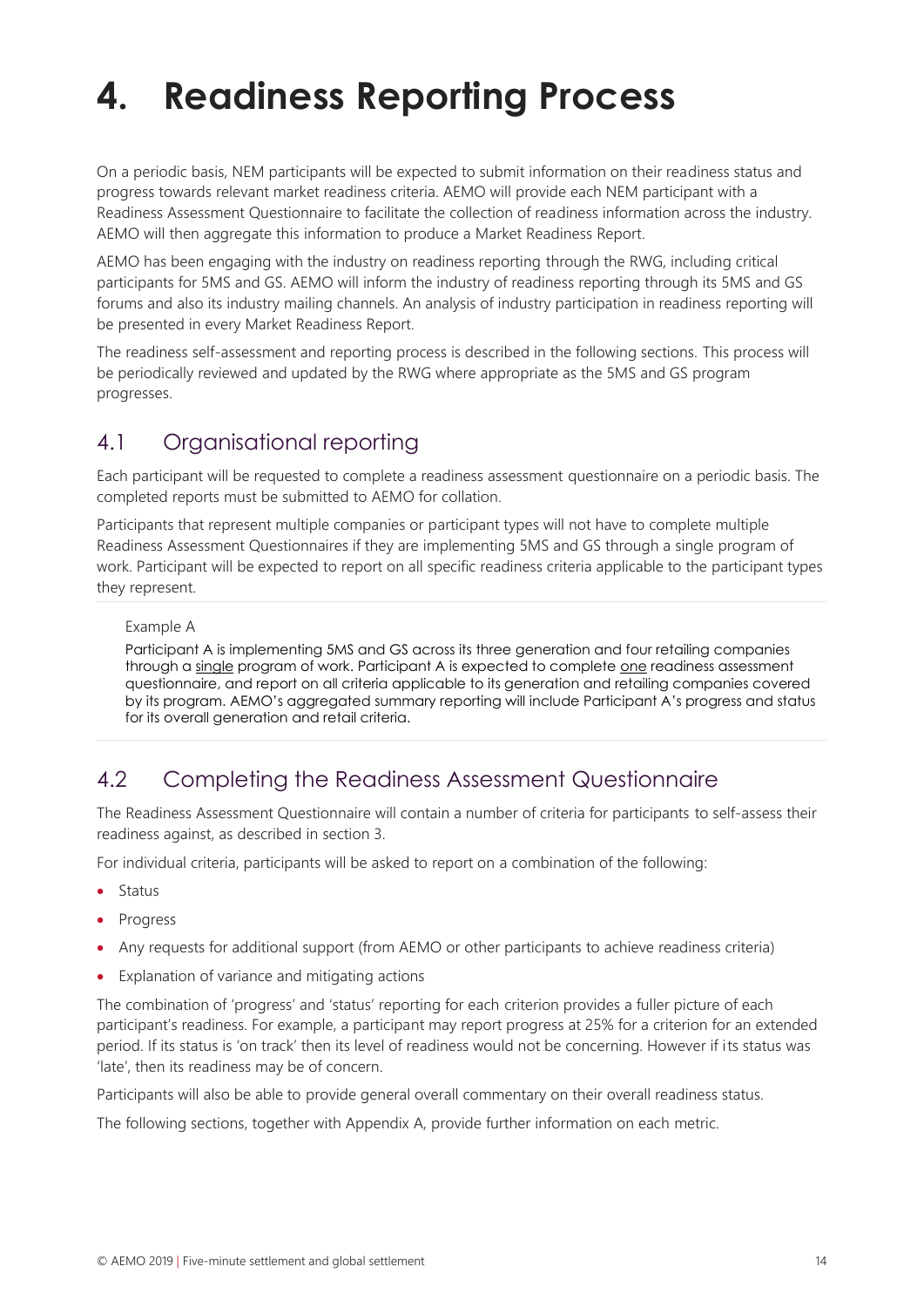#### 4.2.1 Status

#### General criteria, Specific criteria

Participants will report on the status of general and specific market readiness criteria. The following options will be available as responses:

- On track If progress is within schedule
- At risk If progress is at risk of becoming late
- Late If progress is behind schedule
- Completed If progress is 100%
- n/a Criteria not relevant

Metering transition plan monitoring criteria

Participants are expected to provide status reporting for each sub-category as defined in the MTP. The following options will be available as responses:

- On track (not started) If activities in the sub-category (relevant to the participant) are not started, but still on track according to the organisations schedule
- On track (started) If activities in the sub-category (relevant to the participant) have started, and are on track according to the organisations schedule
- At risk If activities in the sub-category (relevant to the participant) are at risk of not meeting the transition end date as defined in the MTP
- Late If activities in the sub-category (relevant to the participant) is being delivered later than the transition end date as defined in the MTP
- Completed If progress is 100%
- n/a Criteria not relevant

#### 4.2.2 Progress

#### General criteria

For most general criteria items, participants will report "Yes" when progression is 100% complete, and "No" when it is incomplete.

Guidance on when progression is considered 100% complete is provided for each criterion in Appendix A.

Participants will also be asked to identify any new risks and issues, or existing risks and issues that require amendment in the 5MS and GS Industry Risks and Issues register. The details of any proposed changes to the register will be provided through a standardised template supplied by AEMO in the Readiness Assessment Questionnaire.

#### Specific criteria

For specific criteria, participants are asked to report progression following a defined scale. Reporting will be done by providing information on 'percentage progress' in 25% increments. The following options will be available as responses:

- $\bullet$  0%
- $-1 25%$
- $26 50\%$
- $51 75\%$
- 76 99%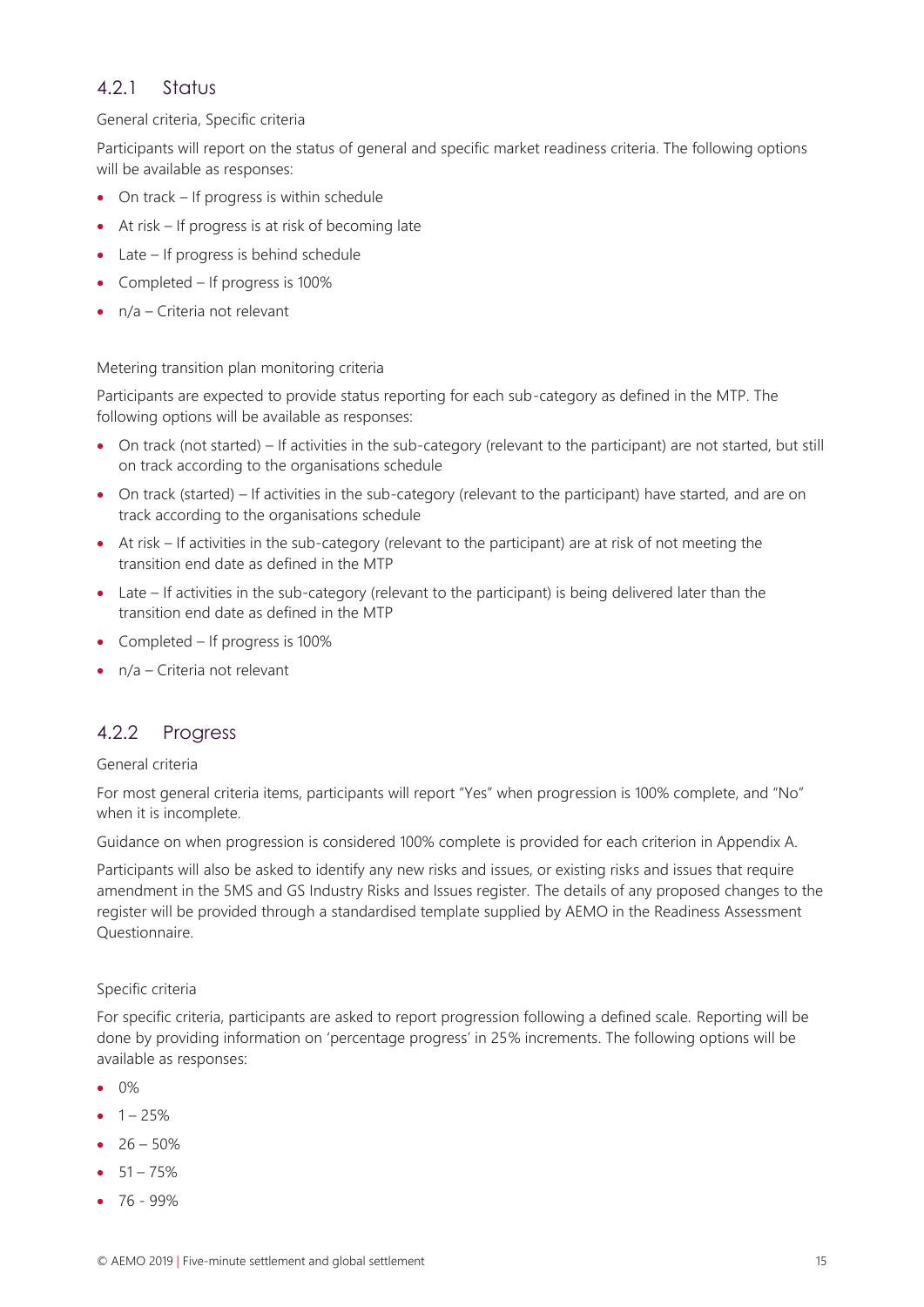- 100%
- n/a

The target level for readiness criteria is 100% by the defined expected completion date. The expected completion date for each criterion is provided in Appendix A.

Each criterion may have multiple activities associated with it and the number and nature of these activities will depend on the design and implementation of participants' programs. Therefore, for reporting consistency, participants are asked to report on their progress towards achieving the required outcome (criterion) rather than reporting against discrete activities. However, the completion of key activities will inform how progression is reported for each criterion.

Guidance on how to report on progression for each criterion is provided in Appendix A under the column heading "Progression guide" in the relevant tables. The Progression guide is intended to guide survey respondents towards a common progression scale and minimise any interpretation variances. Respondents are encouraged to provide additional details when reporting on progression.

Metering transition plan monitoring criteria

To balance the effort of reporting with the value derived from reporting, respondents are not expected to provide progress reporting for metering transition plan activities. AEMO will infer progression of the MTP through the provided status reporting responses (e.g. % of sub-categories with activities that are "Complete".

#### 4.2.3 Requests for reasonable support

Participants should provide further information if they require or are currently receiving any support from AEMO or the industry. Note that participants are encouraged to get in touch with relevant counterparties directly, and as soon as possible instead of initiating requests through readiness reporting.

#### 4.2.4 Explanation of variance and mitigating actions

For any criterion that is "at risk", or "late", participants are required to provide:

- an explanation of the variance, and;
- any mitigating actions in place or required to return the completion of that criterion to schedule.

## <span id="page-15-0"></span>4.3 Self-assessment and authorisation

Reporting on readiness information is based on self-assessments of readiness by each participant. It is not possible for AEMO to validate the accuracy of information submitted by each participant prior to the creation of the aggregated Market Readiness Report.

As such and in accordance with the readiness reporting principles, it is expected that each participant will complete the Readiness Assessment Questionnaire in an open and honest manner, based on information that is current as at the time of reporting.

Self-assessments must be submitted by authorised representatives on behalf of their organisation.

## <span id="page-15-1"></span>4.4 Reporting frequency and review points

The timeline below aims to balance the effort of reporting with the value of reporting. The approach is to increase the frequency of reporting to enable increased monitoring of readiness issues closer to commencement.

The frequency of readiness reporting is: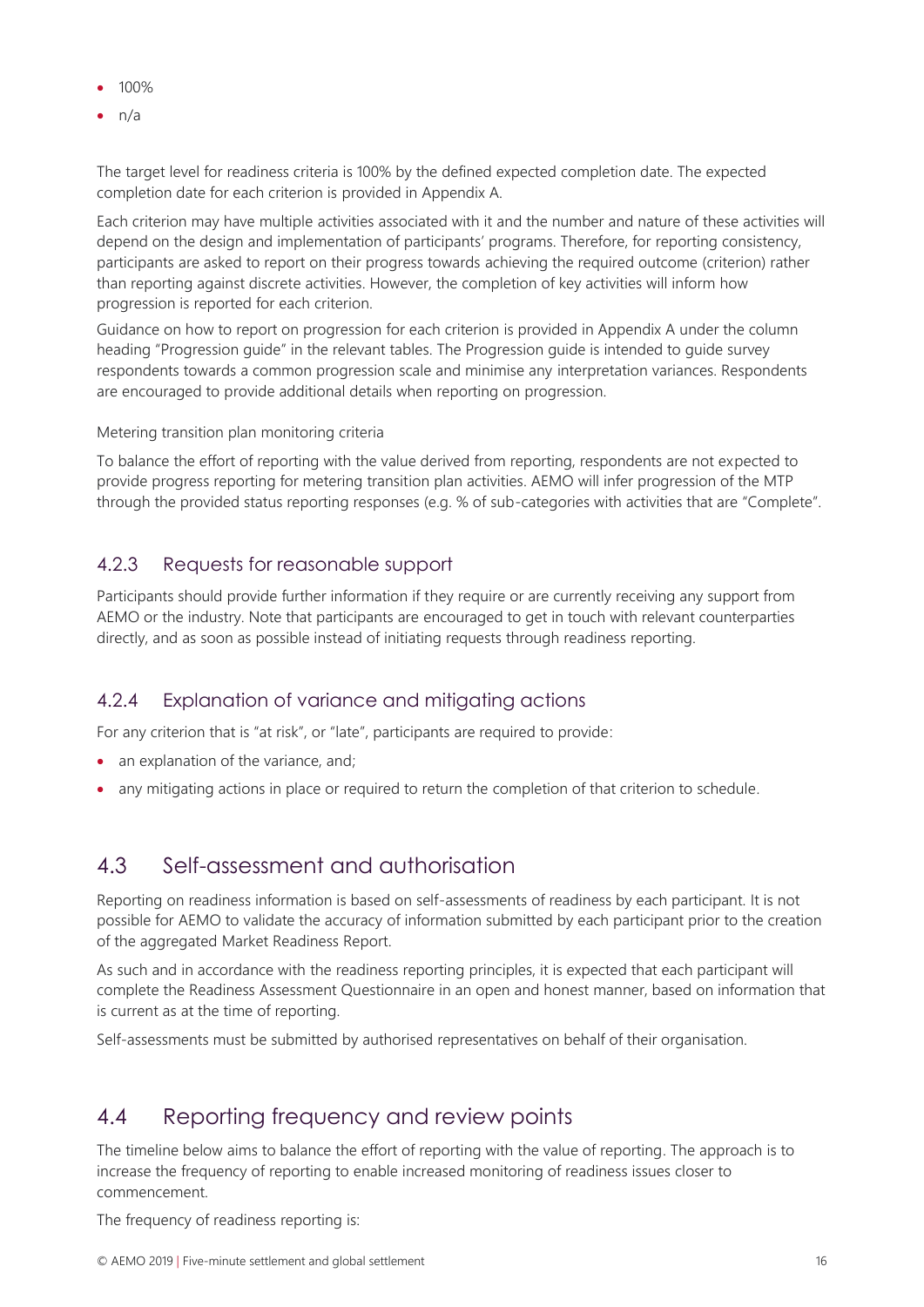- Quarterly until May 2020, then;
- Every two months until market commencement.

Periodic reviews are scheduled to review the effectiveness of the criteria and the overall process of readiness reporting. The plan may be updated at the defined review points in consultation with the RWG as appropriate.

An indication of relevant months for readiness reporting, including revision points for the Industry readiness reporting plan is provided in Table (1) below.

A detailed calendar of readiness reporting dates will be released in January 2020. It is intended that readiness questionnaires will be released according to the calendar and that participants will have seven business days to complete and submit their surveys.

Readiness reporting dates required after May 2021 will be defined at review point 4 of the Industry readiness reporting plan in April 2021, including considering readiness reporting requirements for GS market commencement on 6 February 2022.

| <b>Month</b>  | <b>Milestone</b>                                          |
|---------------|-----------------------------------------------------------|
| $Jan-20$      | Release of detailed readiness reporting calendar          |
| $Feb-20$      | Readiness Assessment Ouestionnaire - Release 1            |
| <b>Mar-20</b> | Industry readiness reporting plan - Review point 1        |
| <b>May-20</b> | Readiness Assessment Ouestionnaire - Release 2            |
| $Jun-20$      | Industry readiness reporting plan - Review point 2        |
| $Jul - 20$    | Readiness Assessment Ouestionnaire - Release 3            |
| $Sep-20$      | Readiness Assessment Questionnaire - Release 4            |
| <b>Oct-20</b> | Industry readiness reporting plan - Review point 3        |
| <b>Nov-20</b> | Readiness Assessment Ouestionnaire - Release 5            |
| $Jan-21$      | Readiness Assessment Ouestionnaire - Release 6            |
| $Mar-21$      | Readiness Assessment Ouestionnaire - Release 7            |
| $Apr-21$      | Industry readiness reporting plan - Review point 4        |
| <b>May-21</b> | Readiness Assessment Questionnaire - Release 8            |
|               | Future reporting dates to be determined at Review point 4 |

#### <span id="page-16-1"></span>**Table 1 Readiness Reporting – Key months**

### <span id="page-16-0"></span>4.5 Input format

AEMO will administer the Readiness Assessment Questionnaire through an online questionnaire. An email will be sent to nominated RWG participants (and copied to 5MS/GS Program Consultative Forum members) with a link to the questionnaire, together with an excel template to assist with the collation of information within an organisation.

Participants will be expected to complete and submit the Readiness Assessment Questionnaire before the survey close date. A confirmation email together with a copy of the provided answers will be sent to acknowledge the submission.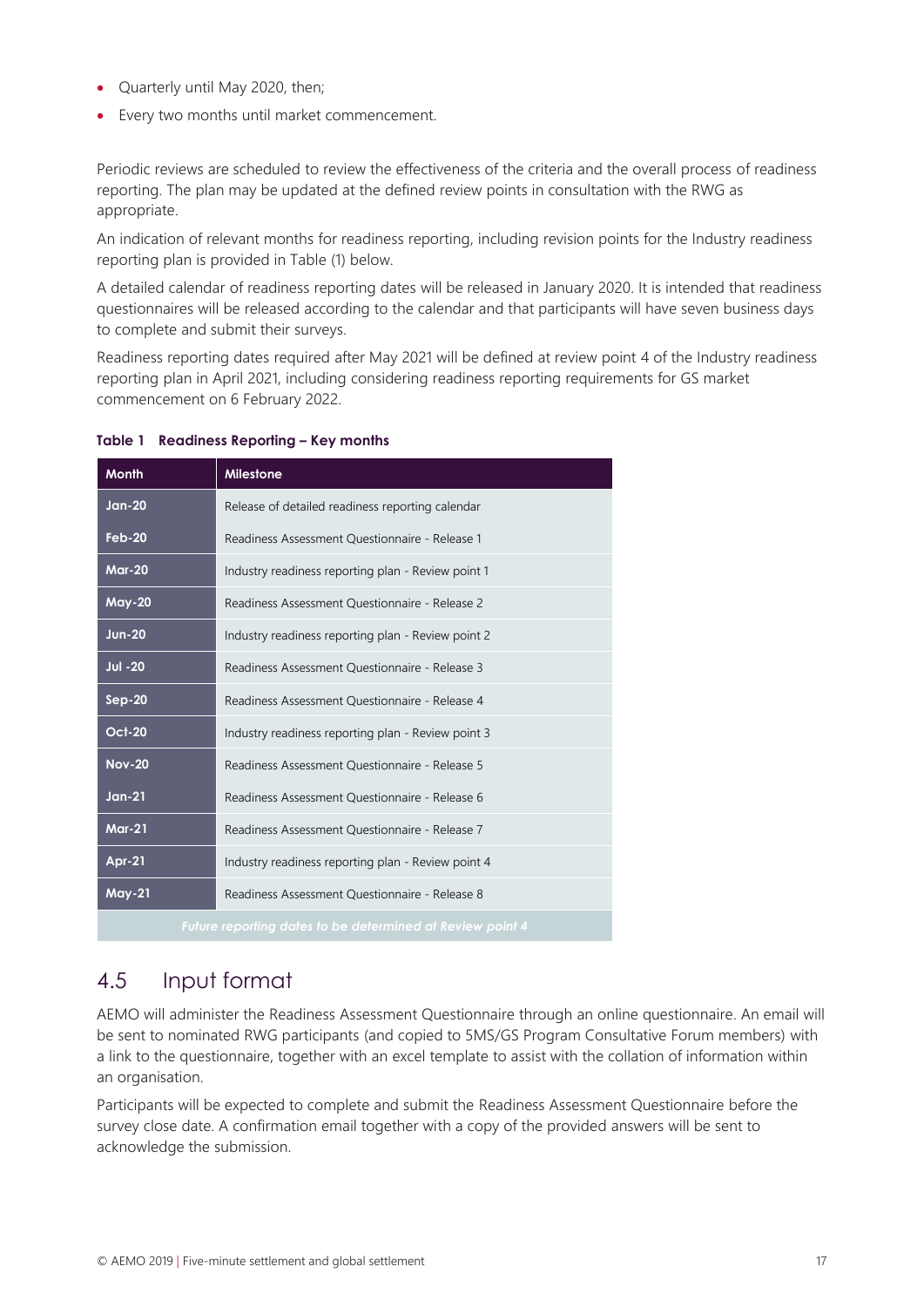## <span id="page-17-0"></span>**5. Summary Reporting by AEMO**

## <span id="page-17-1"></span>5.1 Readiness criteria reporting

The reporting of overall market readiness will be presented in the Market Readiness Report. AEMO will produce a Market Readiness Report for every Readiness Assessment Questionnaire that is released. At a high level, the Market Readiness Report will contain the following overall readiness information:

- Overall project status and risk rating
- Risks and issues
- Aggregated readiness for each participant group
- Aggregated readiness for each market commencement
- Comparison of responses between survey periods

The Market Readiness Report will also provide commentary as appropriate on:

- Actual and potential readiness gaps
- Remedial action being taken to address these gaps
- Risks to market operation if the gap is not remedied
- Any potential mitigation of these risks
- Any required contingency decisions.

## <span id="page-17-2"></span>5.2 Presentation of results

For each round of readiness reporting, AEMO will publish the names of each organisation that took part, to the extent that this does not create confidentiality issues. This is to encourage the industry's consistent participation in readiness reporting.

Only the names of each organisation will be published. Individual responses will be treated as strictly confidential in line with AEMO policies. The results from any analysis will be reported in aggregate and no individual organisations will be identified or identifiable.

#### 5.2.1 Aggregation and weighting

In preparing the Market Readiness Report, AEMO will aggregate individual participant readiness information to present a readiness at a program level and across participant categories.

When presenting the progress of each criteria on aggregate, AEMO may:

- Report the proportion of "Yes" responses
- Report the average of all received responses

In addition, AEMO will present a view of critical participant readiness by assigning weightings to each participants response for relevant criteria. When presenting the weighted aggregated readiness progress, AEMO may:

- Where appropriate, identify critical participants and report the average of this sub-set
- Report the weighted average of responses based on a defined methodology.

Further details on how AEMO will aggregate and weight readiness reporting results for each readiness criterion are provided in Appendix A.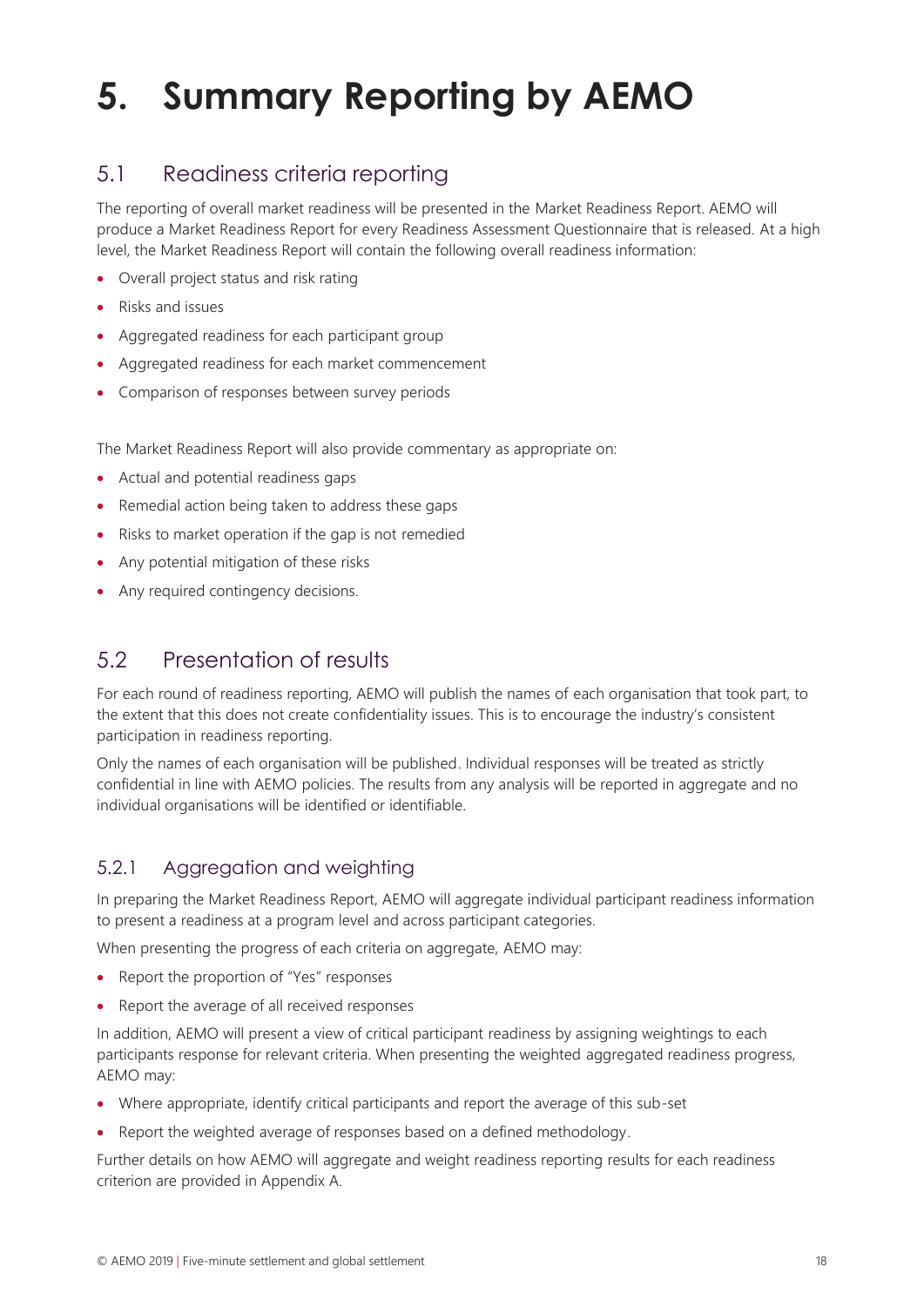Presenting overall status of a participant type on aggregate will require some level of judgement when preparing the Market Readiness Report. For example, if all but one retailer reports "within schedule" for their readiness criteria, AEMO will need to aggregate to either "within schedule", "at risk", or "late", for the overall retailer category status.

AEMO will take into account the below considerations when presenting overall status across multiple participants:

- Participant market share
- The likelihood of overall impact on industry readiness, including any dependencies that could have consequential impacts for other participants
- The possible outcomes of any listed mitigating controls and work-arounds.

Where appropriate, AEMO will also provide supporting commentary explaining its approach to interpreting the reporting results.

#### 5.2.2 Comparisons between surveys

AEMO will present any analysis of notable changes in survey responses between survey periods.

Depending on received responses, this may be presented as:

- Changes in proportion of status responses (e.g. change in % of "On track" responses)
- Changes in proportion of progression responses (e.g. change in % of "0%" responses)

### <span id="page-18-0"></span>5.3 Risk and issue identification

A key principle of the 5MS and GS readiness program of work is the early communication of issues and risks. Any 5MS and GS readiness-related issues and risks identified during the implementation phase of the program are captured in the 5MS and GS Industry Risk and Issues Register. 15

In readiness reporting, participants will be asked to raise any risks and/or issues that:

- are not currently captured
- require amendments

Additionally, both AEMO and NEM participants will be expected to report on the details of any factors causing activities to be at risk of being late when completing the Readiness Assessment Questionnaire.

Any new readiness risks, or requests to amend existing risks that arise through readiness reporting will be published in the Market Readiness Report, incorporated into the risk management process actioned by the RWG and escalated to the PCF where necessary. AEMO will identify risks and issues trends in the Market Readiness Report and provide commentary on changes in risk profile where appropriate.

## <span id="page-18-1"></span>5.4 Contingency planning

The Industry Contingency plan outlines the different contingency scenarios that could eventuate from the risks defined in the Industry Risks and Issues register. For each scenario, the plan describes the appropriate contingency response, monitoring mechanism, and contingency trigger.

The triggers to certain contingency responses are monitored through the appropriate readiness reporting criteria (e.g. final round of readiness reporting shows that a number of wholesale meters will not be fully compliant at 5MS commencement). If the results from readiness reporting satisfies any of the defined

<sup>15</sup> Available at[: https://aemo.com.au/Electricity/National-Electricity-Market-NEM/Five-Minute-Settlement/Program-Management/Program-Consultative-](https://aemo.com.au/Electricity/National-Electricity-Market-NEM/Five-Minute-Settlement/Program-Management/Program-Consultative-Forum)[Forum](https://aemo.com.au/Electricity/National-Electricity-Market-NEM/Five-Minute-Settlement/Program-Management/Program-Consultative-Forum)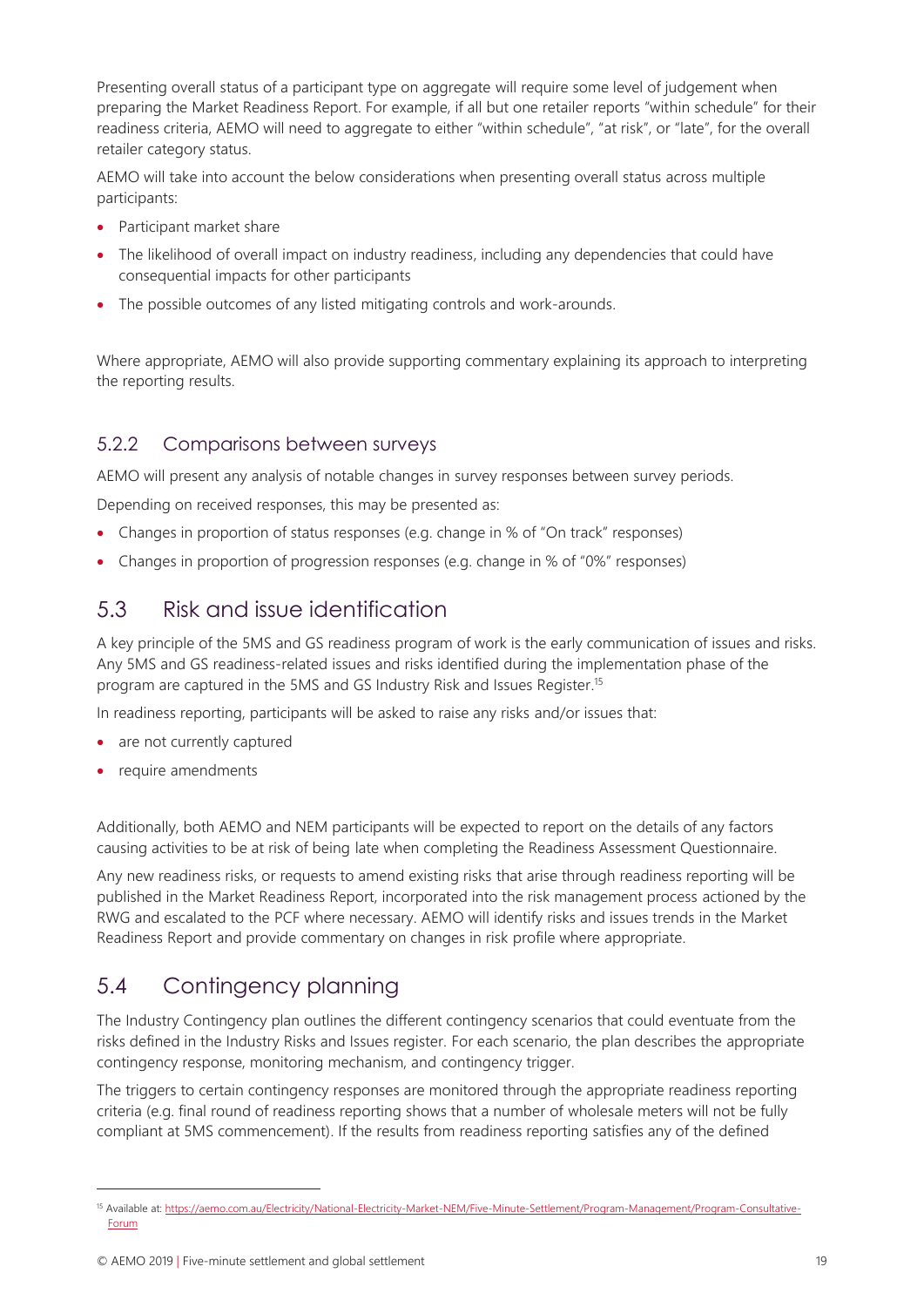triggers, this will be published in the Market Readiness Report and escalated to the Contingency Focus Group (CFG), RWG and PCF as necessary.

## <span id="page-19-0"></span>5.5 Report format and distribution

The Market Readiness Report will be presented in an easy-to-read dashboard format, using visual keys for progression and status such as those shown in Figure (3) below.

<span id="page-19-1"></span>



The Market Readiness Report will be distributed to RWG and PCF members by email. A copy will also be made available on AEMO's 5MS readiness webpage. The RWG and PCF will receive a debrief on each Market Readiness Report at the meeting following a report's release.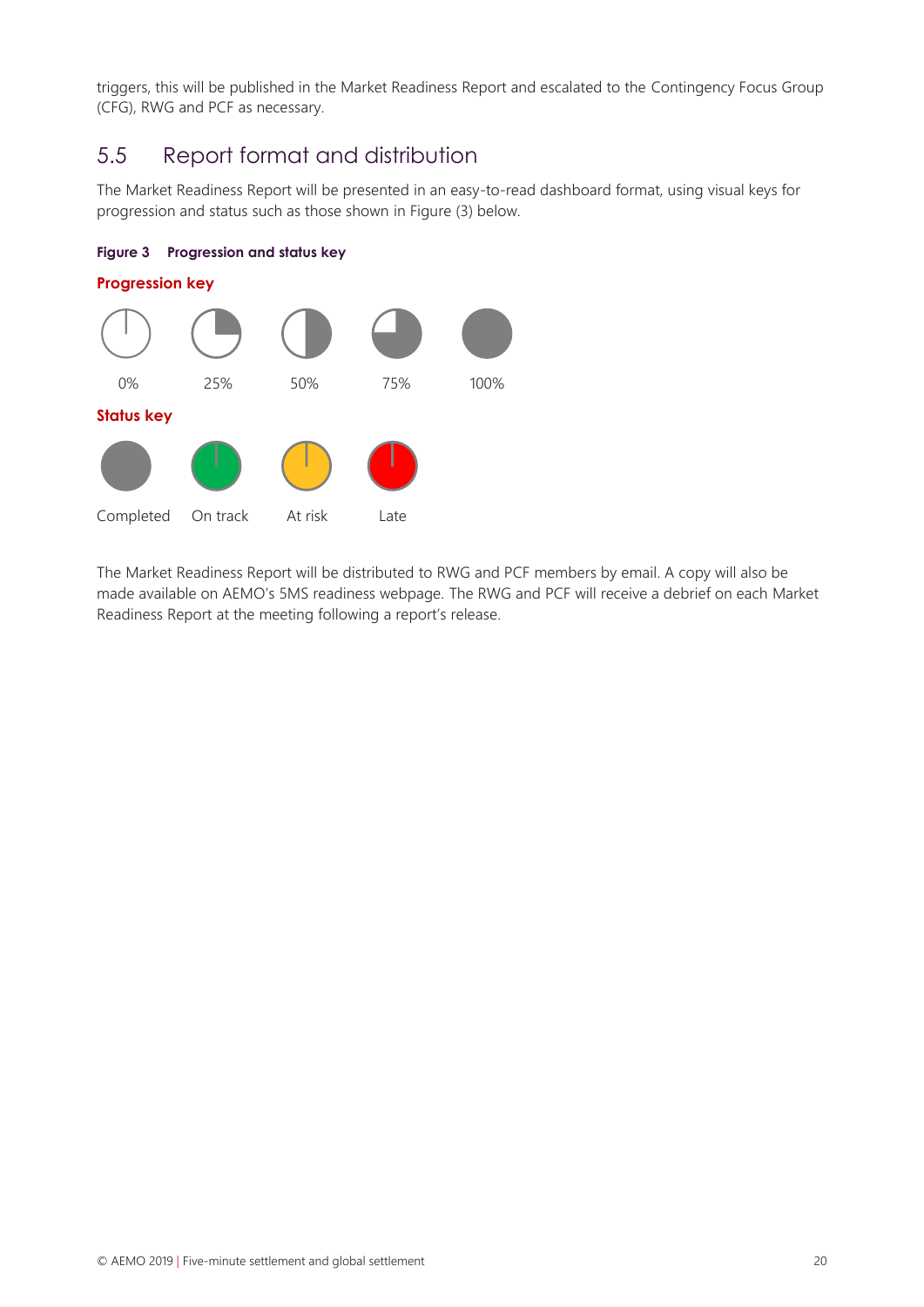# **A1. Appendix A – Market Readiness Criteria**

## A1.1 General criteria

#### **Table 2 General criteria**

<span id="page-20-2"></span><span id="page-20-1"></span><span id="page-20-0"></span>

| #              | <b>Criteria</b>                | Response<br>options (prog.)   | <b>Progression Guide</b>                                                                                                                                                           | <b>Response options</b><br>(status)                                        | <b>Presentation of results</b>                                                                                                                                   |
|----------------|--------------------------------|-------------------------------|------------------------------------------------------------------------------------------------------------------------------------------------------------------------------------|----------------------------------------------------------------------------|------------------------------------------------------------------------------------------------------------------------------------------------------------------|
| G1             | Project funding secured        |                               | • Yes - Project funding agreed and<br>incorporated into funding cycles;<br>budgets in place and allocated to project<br>• No - Project funding not secured or still<br>in progress |                                                                            |                                                                                                                                                                  |
| G <sub>2</sub> | Project plan established       | $\bullet$ Yes                 | • Yes - Project schedule established, with<br>progress monitored against plan<br>• No - Project scheduled not established<br>or still in progress                                  | $\bullet$ On track<br>$\bullet$ At risk<br>$\bullet$ Late<br>$\bullet$ n/a | For each criterion, AEMO will:<br>• report the proportion of 'Yes' responses<br>• identify critical participants and report the<br>proportion of 'Yes' responses |
| G3             | Project governance established | $\bullet$ No<br>$\bullet$ n/a | • Yes - Management ownership for project<br>delivery established; Steering committee<br>formalised<br>• No - Project governance not established<br>or still in progress            |                                                                            |                                                                                                                                                                  |
| G4             | Project team onboarded         |                               | • Yes - Resourced project team in place<br>(identified) to deliver project scope<br>• No - Project team not onboarded or<br>onboarding still in progress                           |                                                                            |                                                                                                                                                                  |
| G <sub>5</sub> | Program delivery               | $\bullet$ 0%<br>• $1 - 24%$   | $\bullet$ 0% – No delivery program in place                                                                                                                                        |                                                                            | For each criterion, AEMO will:                                                                                                                                   |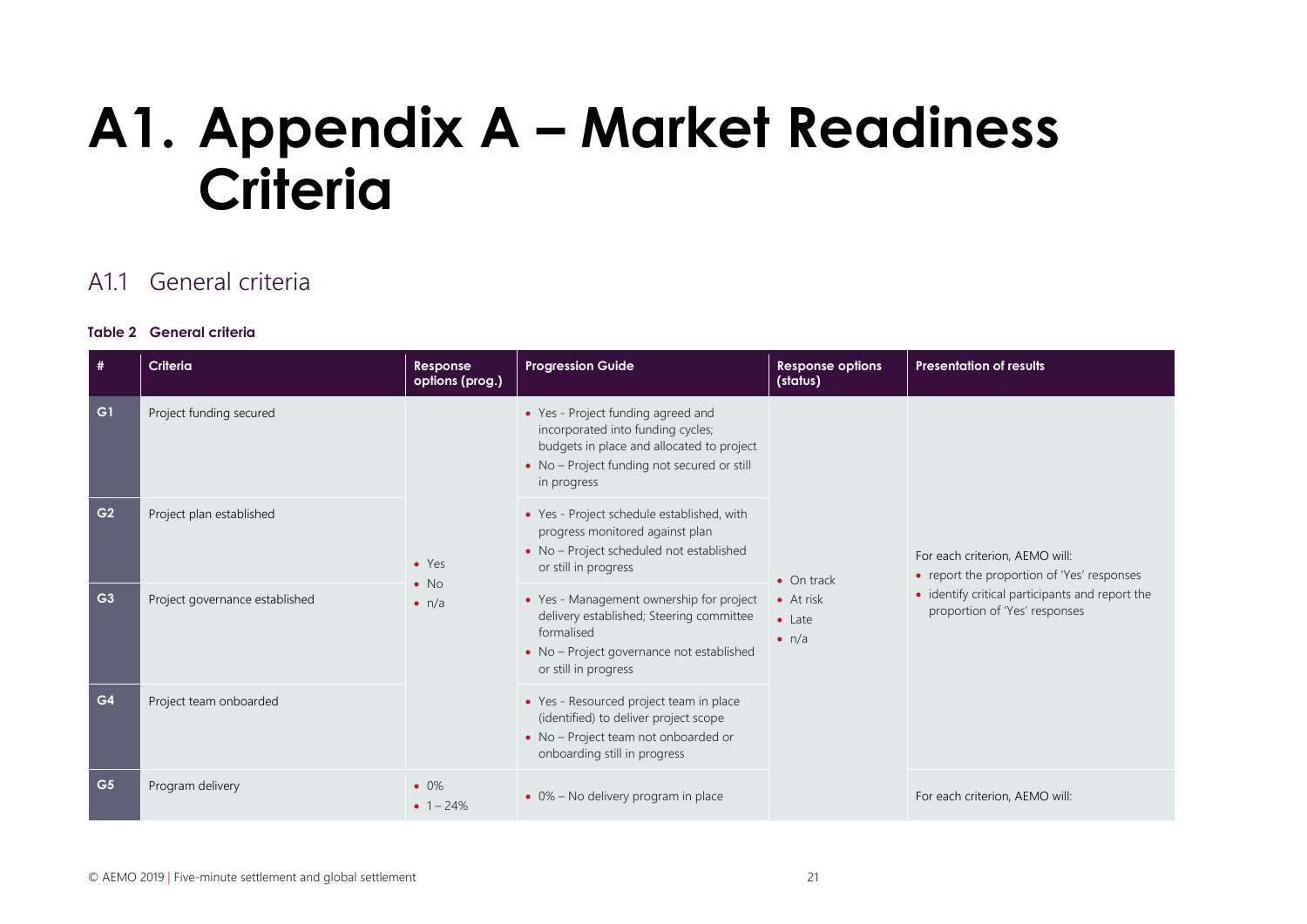|              | Criteria                                                                             | Response<br>options (prog.)                                                                             | <b>Progression Guide</b>                                                                                                                                                                                                                                                                                                                                                                                                                                                                                                          | <b>Response options</b><br>(status) | <b>Presentation of results</b>                                                                                                                                                       |
|--------------|--------------------------------------------------------------------------------------|---------------------------------------------------------------------------------------------------------|-----------------------------------------------------------------------------------------------------------------------------------------------------------------------------------------------------------------------------------------------------------------------------------------------------------------------------------------------------------------------------------------------------------------------------------------------------------------------------------------------------------------------------------|-------------------------------------|--------------------------------------------------------------------------------------------------------------------------------------------------------------------------------------|
|              |                                                                                      | • $25 - 49\%$<br>• $50 - 74\%$<br>• $75 - 99\%$<br>$• 100\%$<br>$\bullet$ n/a                           | $\bullet$ 1 – 24% - Solution designs and solution<br>delivery approach confirmed<br>• 25 - 49% - Solution delivery in progress,<br>suppliers engaged and underway,<br>operational readiness activities<br>commenced<br>• 50 - 74% - Solution delivery well<br>underway and progressing to schedule,<br>supplier solutions delivered, testing<br>approach defined and resourced<br>• 75 - 99% - Solution testing in progress,<br>operational readiness activities well<br>advanced<br>• 100% – Program completed and signed<br>off |                                     | • report the non-weighted average of all<br>received responses<br>• identify critical participants and report the<br>average for this sub-category                                   |
| G6           | Agreements with vendors finalised                                                    | $\bullet$ 0%<br>• $1 - 24%$<br>• $25 - 49\%$<br>$-50 - 74%$<br>• $75 - 99\%$<br>• 100%<br>$\bullet$ n/a | • 0% - Vendors not engaged<br>$\bullet$ 1 – 24% – Vendors identified<br>$\bullet$ 25 - 49% - Vendors engaged<br>• 50 - 74% - Negotiations commenced<br>• 75 – 99% – Negotiations concluded;<br>Work commenced<br>• 100% – Contracts signed<br>• n/a - Criterion not applicable (provide<br>reasoning)                                                                                                                                                                                                                             |                                     | For each criterion, AEMO will:<br>• report the non-weighted average of all<br>received responses<br>• identify critical participants and report the<br>average for this sub-category |
| G7           | When reviewing the latest 5MS & GS Industry<br>risks and issues register, are there: |                                                                                                         |                                                                                                                                                                                                                                                                                                                                                                                                                                                                                                                                   |                                     |                                                                                                                                                                                      |
| $G7(\alpha)$ | any new industry risks or issues not<br>a)<br>currently captured?                    | $\bullet$ Yes                                                                                           | • Yes - Please propose a new risk following<br>the provided template<br>$\bullet$ No                                                                                                                                                                                                                                                                                                                                                                                                                                              | n/a                                 | • AEMO will publish the received responses<br>in the format of the provided template                                                                                                 |
| G7(b)        | any existing risks or issues that<br>b)<br>require amendment?                        | $\bullet$ No                                                                                            | • Yes - Please propose to amend an<br>existing risk following the provided<br>template<br>$\bullet$ No                                                                                                                                                                                                                                                                                                                                                                                                                            | n/a                                 | • AEMO will publish the received responses<br>in the format of the provided template                                                                                                 |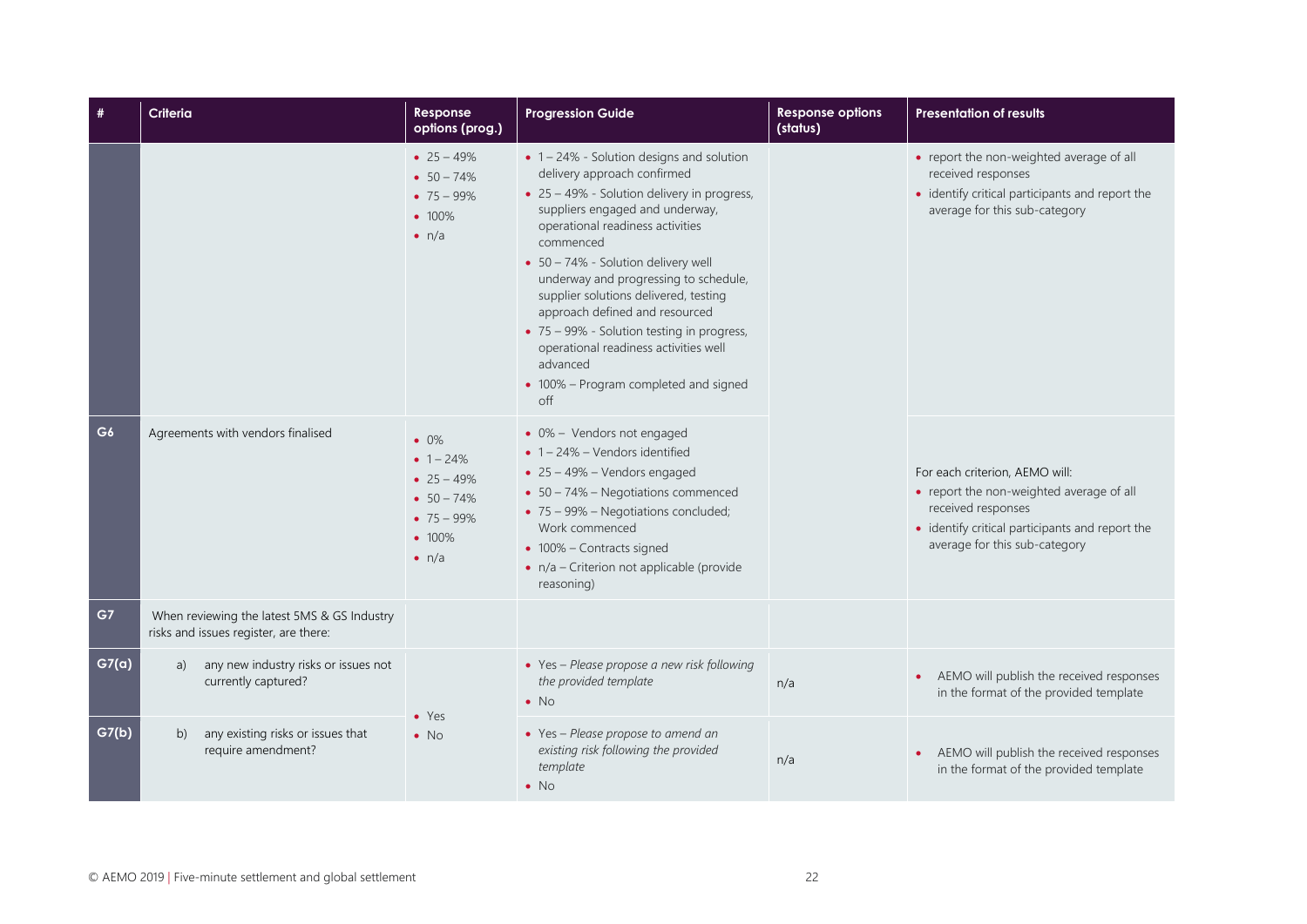| - # | Criteria                                                                               | Response<br>options (prog.)                  | <b>Progression Guide</b>                                                                                                                                       | Response options<br>(status)                                               | <b>Presentation of results</b>                                                                                                                                                   |
|-----|----------------------------------------------------------------------------------------|----------------------------------------------|----------------------------------------------------------------------------------------------------------------------------------------------------------------|----------------------------------------------------------------------------|----------------------------------------------------------------------------------------------------------------------------------------------------------------------------------|
| G8  | Does your organisation intend to participate<br>in industry testing and market trials? | $\bullet$ Yes<br>$\bullet$ No<br>• Undecided | • Yes – Organisation intends to participate<br>• No - Organisation does not intend to<br>participate<br>• Undecided – Still undecided (provide<br>reasons why) | $\bullet$ On track<br>$\bullet$ At risk<br>$\bullet$ Late<br>$\bullet$ n/a | For each criterion, AEMO will:<br>report the non-weighted average of all<br>received responses<br>identify critical participants and report the<br>average for this sub-category |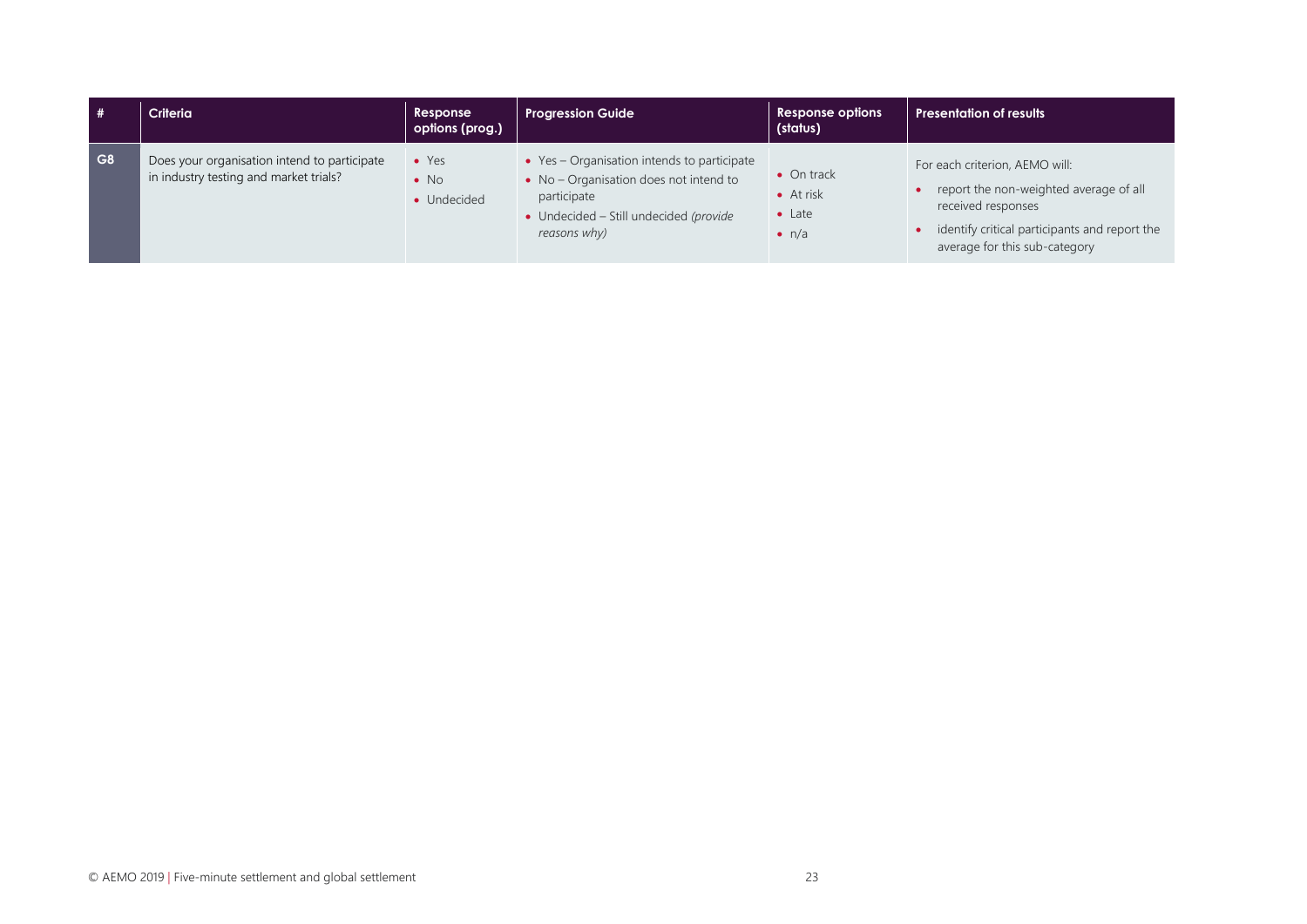## A1.2 Specific readiness criteria – Retailer

#### **Table 3 Specific readiness criteria – Retailer**

<span id="page-23-1"></span><span id="page-23-0"></span>

| #   | <b>Criteria</b>                                                | Response<br>options<br>(prog.)                                                               | <b>Progression Guide</b>                                                                                                                                                                                                                                                                                                                                                                                                                                                                                                                                   | <b>Response options (status)</b>                                           | <b>Expected</b><br>completion<br>date | <b>Presentation of results</b>                                                                                                                                                                      |
|-----|----------------------------------------------------------------|----------------------------------------------------------------------------------------------|------------------------------------------------------------------------------------------------------------------------------------------------------------------------------------------------------------------------------------------------------------------------------------------------------------------------------------------------------------------------------------------------------------------------------------------------------------------------------------------------------------------------------------------------------------|----------------------------------------------------------------------------|---------------------------------------|-----------------------------------------------------------------------------------------------------------------------------------------------------------------------------------------------------|
| RE1 | Receive and reconcile 5-min<br>settlements data                |                                                                                              | • 0% - Not started<br>$\bullet$ 1 – 24% - System designs<br>commenced; Operational<br>change impact assessment<br>conducted                                                                                                                                                                                                                                                                                                                                                                                                                                |                                                                            | 1 July 2021                           |                                                                                                                                                                                                     |
| RE2 | Receive and reconcile UFE allocation<br>data (from 6 Feb 2022) | $\bullet$ 0%                                                                                 | • $25 - 49% - System$<br>development commenced;<br>Operational readiness activities<br>determined<br>• $50 - 74\%$ - System<br>development underway;<br>Operational readiness activities<br>commenced<br>$\bullet$ 75 – 99% - Systems testing<br>underway; Operational<br>readiness activities well<br>advanced and progressing to<br>schedule<br>• 100% - Systems implemented;<br>Operational Readiness activities<br>completed (i.e. People,<br>Processes and Systems are<br>'ready')<br>$\bullet$ n/a – Criterion not applicable<br>(provide reasoning) |                                                                            | 6 February 2022                       |                                                                                                                                                                                                     |
| RE3 | Support 5-min reallocations (if<br>relevant)                   | • $1 - 24%$<br>• $25 - 49\%$<br>• $50 - 74\%$<br>$• 75 - 99\%$<br>$• 100\%$<br>$\bullet$ n/a |                                                                                                                                                                                                                                                                                                                                                                                                                                                                                                                                                            | $\bullet$ On track<br>$\bullet$ At risk<br>$\bullet$ Late<br>$\bullet$ n/a | 1 July 2021                           | For each criterion, AEMO will:<br>• report the non-weighted<br>average of all received<br>responses<br>identify critical retailers and<br>$\bullet$<br>report the average for this sub-<br>category |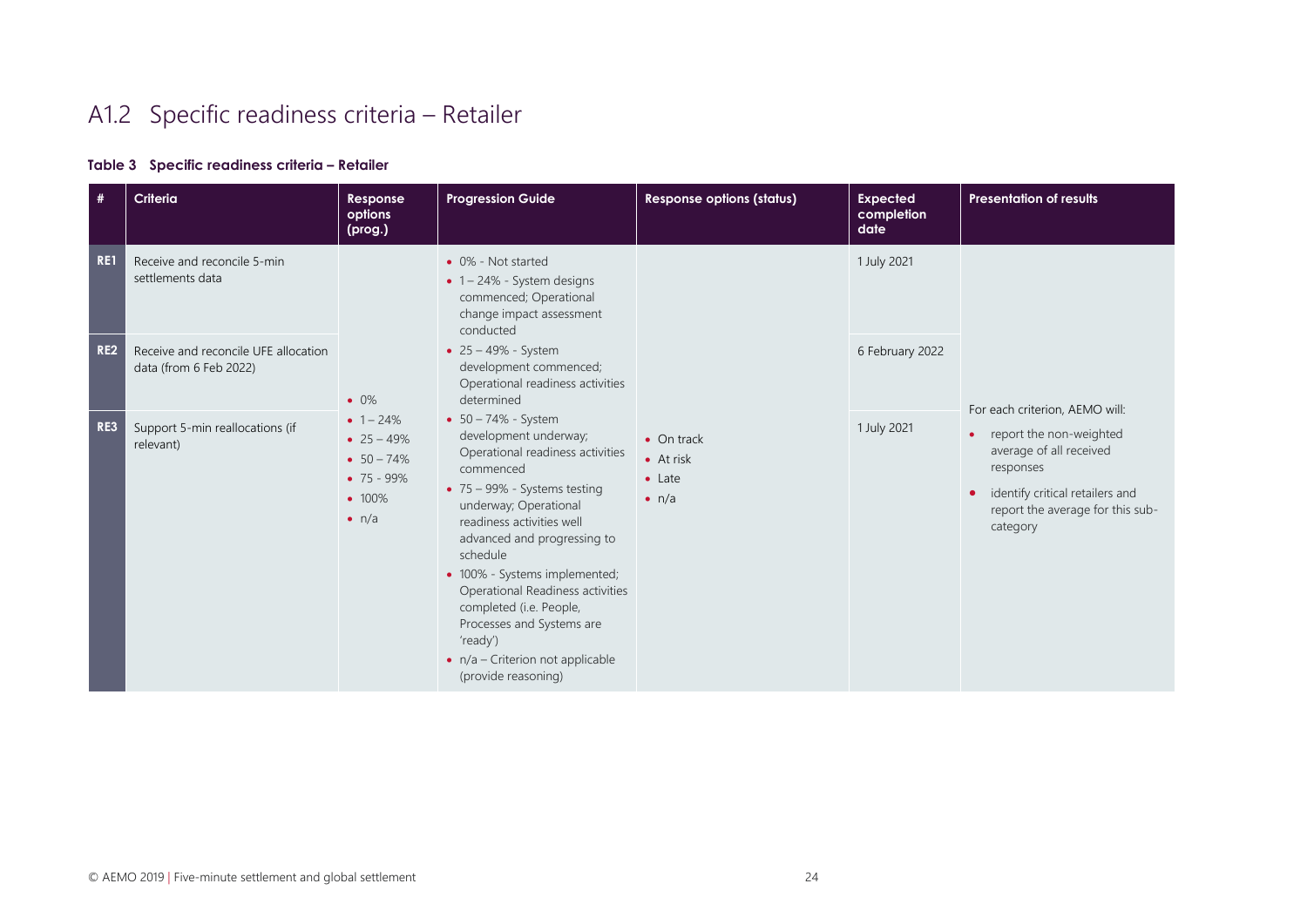## A1.3 Specific Criteria – Generator

#### **Table 4 Specific readiness criteria – Generator**

<span id="page-24-1"></span><span id="page-24-0"></span>

| #               | Criteria                                        | Response<br>options<br>(prog.)                                                                             | <b>Progression Guide</b>                                                                                                                                                                                                                                                                                                                                                                                                                                                                                                                                                                                  | <b>Response options (status)</b>                                   | <b>Expected</b><br>completion<br>date | <b>Presentation of results</b>                                                                                                                                                          |
|-----------------|-------------------------------------------------|------------------------------------------------------------------------------------------------------------|-----------------------------------------------------------------------------------------------------------------------------------------------------------------------------------------------------------------------------------------------------------------------------------------------------------------------------------------------------------------------------------------------------------------------------------------------------------------------------------------------------------------------------------------------------------------------------------------------------------|--------------------------------------------------------------------|---------------------------------------|-----------------------------------------------------------------------------------------------------------------------------------------------------------------------------------------|
| GE1             | Submit 5-min bids                               |                                                                                                            | • 0% - Not started<br>$\bullet$ 1 – 24% - System designs<br>commenced; Operational                                                                                                                                                                                                                                                                                                                                                                                                                                                                                                                        |                                                                    | 1 July 2021                           |                                                                                                                                                                                         |
| GE <sub>2</sub> | Receive and reconcile 5-min<br>settlements data | $\bullet$ 0%<br>• $0 - 24%$<br>• $25 - 49\%$<br>$-50 - 74%$<br>$• 75 - 99\%$<br>$• 100\%$<br>$\bullet$ n/a | change impact assessment<br>conducted<br>• $25 - 49%$ - System<br>development commenced;<br>Operational readiness activities<br>determined<br>• $50 - 74%$ - System<br>development underway;<br>Operational readiness activities<br>commenced<br>$\bullet$ 75 – 99% - Systems testing<br>underway; Operational<br>readiness activities well<br>advanced and progressing to<br>schedule<br>• 100% - Systems implemented;<br><b>Operational Readiness</b><br>activities completed (i.e.<br>People, Processes and Systems<br>are 'ready')<br>$\bullet$ n/a – Criterion not applicable<br>(provide reasoning) | • On track<br>$\bullet$ At risk<br>$\bullet$ Late<br>$\bullet$ n/a | 1 July 2021                           |                                                                                                                                                                                         |
| GE3             | Support 5-min reallocations (if<br>relevant)    |                                                                                                            |                                                                                                                                                                                                                                                                                                                                                                                                                                                                                                                                                                                                           |                                                                    | 1 July 2021                           | For each criterion, AEMO will:<br>• report the non-weighted<br>average of all received<br>responses<br>identify critical generators and<br>report the average for this sub-<br>category |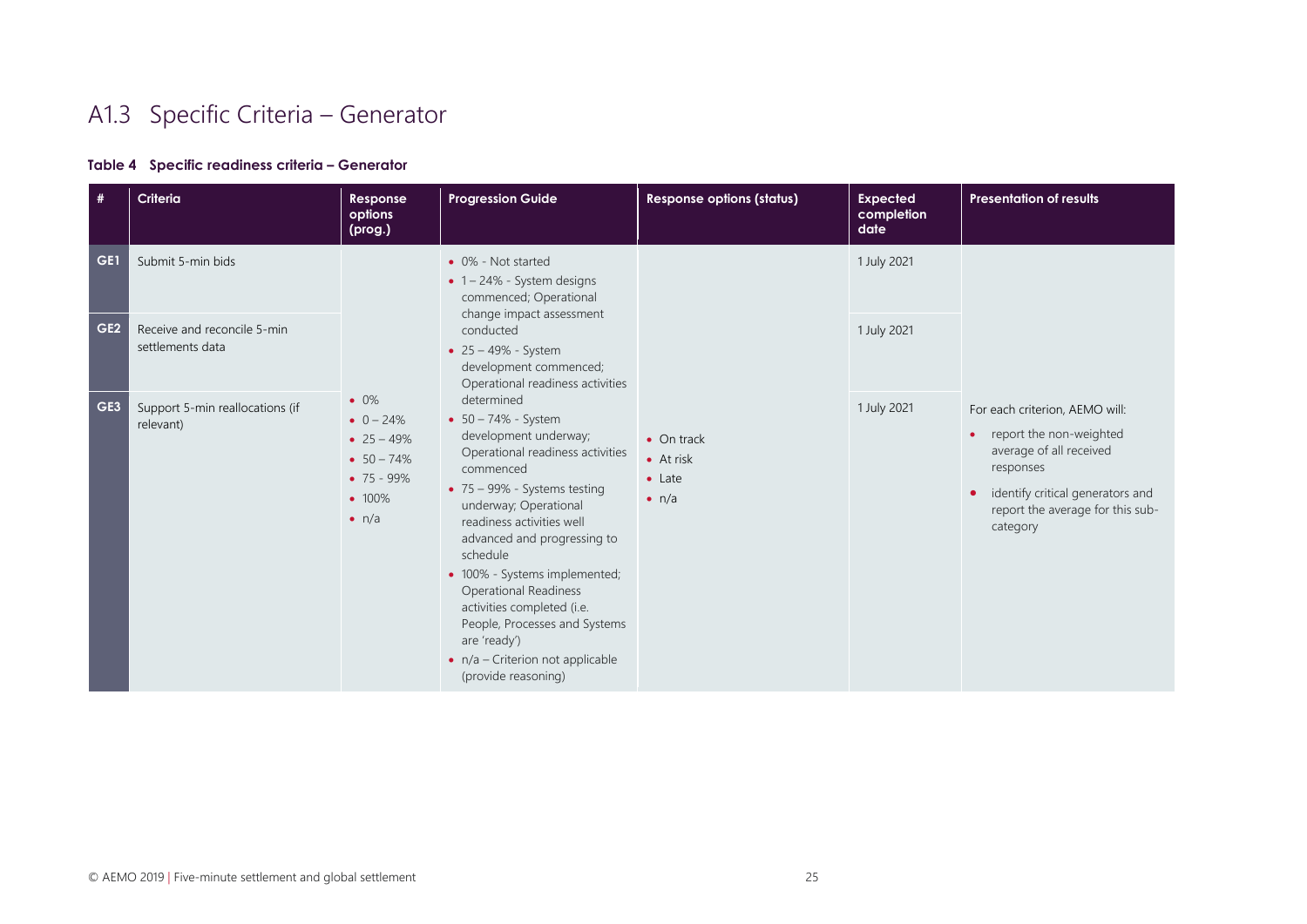## A1.4 Specific readiness criteria – DNSP

#### **Table 5 Specific readiness criteria – DNSP**

<span id="page-25-1"></span><span id="page-25-0"></span>

| #               | Criteria                                        | Response<br>options<br>(prog.)                                                                              | <b>Progression Guide</b>                                                                                                                                                                                                                                                                                                                                                                                                                                                                                                                                                                                                                                                                         | <b>Response options (status)</b>                                           | <b>Expected</b><br>completion<br>date | <b>Presentation of results</b>                                                                   |
|-----------------|-------------------------------------------------|-------------------------------------------------------------------------------------------------------------|--------------------------------------------------------------------------------------------------------------------------------------------------------------------------------------------------------------------------------------------------------------------------------------------------------------------------------------------------------------------------------------------------------------------------------------------------------------------------------------------------------------------------------------------------------------------------------------------------------------------------------------------------------------------------------------------------|----------------------------------------------------------------------------|---------------------------------------|--------------------------------------------------------------------------------------------------|
| DN <sub>1</sub> | Receive and reconcile 5-min<br>settlements data | $\bullet$ 0%<br>• $0 - 24%$<br>• $25 - 49\%$<br>$-50 - 74\%$<br>$• 75 - 99\%$<br>$• 100\%$<br>$\bullet$ n/a | • 0% - Not started<br>$\bullet$ 1 – 24% - System designs<br>commenced; Operational<br>change impact assessment<br>conducted<br>• $25 - 49% - System$<br>development commenced;<br>Operational readiness activities<br>determined<br>• $50 - 74\%$ - System<br>development underway;<br>Operational readiness activities<br>commenced<br>$\bullet$ 75 – 99% - Systems testing<br>underway; Operational<br>readiness activities well<br>advanced and progressing to<br>schedule<br>• 100% - Systems implemented;<br><b>Operational Readiness</b><br>activities completed (i.e.<br>People, Processes and Systems<br>are 'ready')<br>$\bullet$ n/a – Criterion not applicable<br>(provide reasoning) | $\bullet$ On track<br>$\bullet$ At risk<br>$\bullet$ Late<br>$\bullet$ n/a | 1 July 2021                           | For each criterion, AEMO will:<br>• report the non-weighted average<br>of all received responses |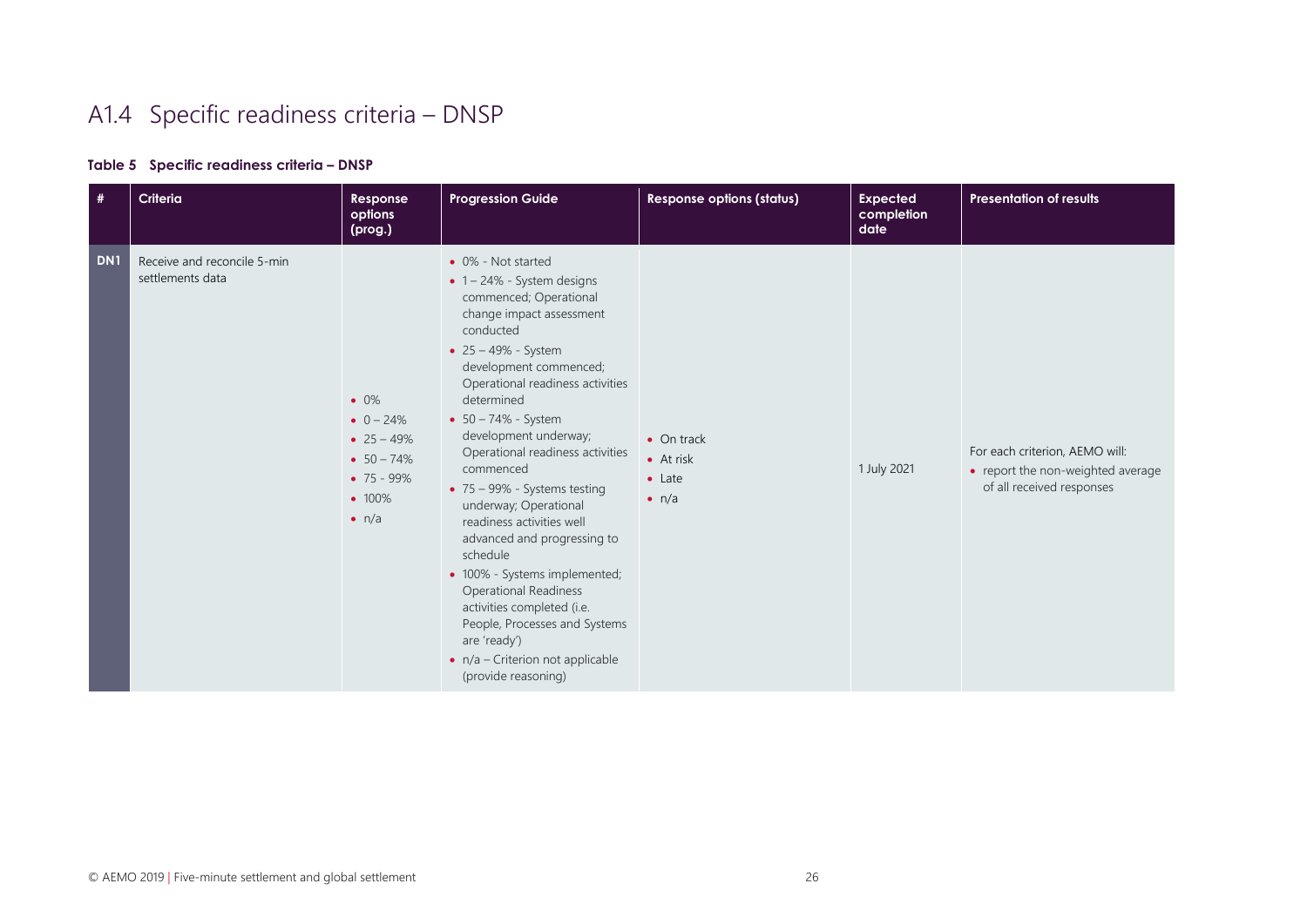## A1.5 MTP monitoring criteria – DNSP

#### **Table 6 Specific readiness criteria (MTP monitoring) – DNSP**

When completing the below criteria, respondents must refer to the MTP and provide their status towards completing activities by the transition end date for each sub-category. Respondents are only expected to provide status reporting for activities that are relevant to their participant type. The MTP sub-category and activity reference IDs are provided in the table below.

To balance the effort of reporting with the value derived from reporting, respondents are not expected to provide progress reporting for metering transition plan activities. AEMO will infer progression of the MTP through the provided status reporting responses (e.g. % of sub-categories with activities that are "Complete".

<span id="page-26-1"></span><span id="page-26-0"></span>

| #               | <b>Criteria</b>                                                                                                                                                                           |                                          | <b>MTP ID</b><br>(Sub. Cat.) | <b>MTP ID (Activity)</b> | <b>Response options</b><br>(status)   | <b>Expected</b><br>completion<br>date | <b>Presentation of results</b>       |
|-----------------|-------------------------------------------------------------------------------------------------------------------------------------------------------------------------------------------|------------------------------------------|------------------------------|--------------------------|---------------------------------------|---------------------------------------|--------------------------------------|
| DN <sub>2</sub> | For the following sub-categories defined in the MTP, is<br>your organisation on track to complete the associated<br>activities (DNSP related only) by the defined transition<br>end date? |                                          |                              |                          |                                       |                                       |                                      |
| DN2(a)          | a)                                                                                                                                                                                        | Cross-boundary supplies                  | $\bullet$ S <sub>26</sub>    | $\bullet$ A91            | $\bullet$ On track                    |                                       |                                      |
| DN2(b)          | b)                                                                                                                                                                                        | Non-contestable unmetered loads          | $\bullet$ S27                | $\bullet$ A95            | (not started)<br>$\bullet$ On track   |                                       |                                      |
| DN2(c)          | $\mathsf{C}$                                                                                                                                                                              | New NMI classification codes - NCONUML   | $\bullet$ S29                | $\bullet$ A99            | (started)<br>$\bullet$ At risk        |                                       | For each criterion, AEMO will:       |
| DN2(d)          | d)                                                                                                                                                                                        | New NMI classification codes - DWHOLESAL | $\bullet$ S <sub>30</sub>    | $\bullet$ A100           | (of not meeting<br>MTP end date)      | Differs for each<br>activity - Please | • report the proportion of On track, |
| DN2(e)          | e)                                                                                                                                                                                        | New NMI classification codes - NREG      | $\bullet$ S31                | $\bullet$ A101           | $\bullet$ Late<br>(for MTP transition | refer to MTP                          | At risk and Late responses           |
| DN2(f)          | $\mathsf{f}$                                                                                                                                                                              | New NMI classification codes - XBOUNDRY  | $\bullet$ S32                | $\bullet$ A102           | end date)                             |                                       |                                      |
| DN2(g)          | q)                                                                                                                                                                                        | New NMI classification codes - GENERATR  | $\bullet$ S33                | $\bullet$ A103           | • Complete<br>$\bullet$ n/a           |                                       |                                      |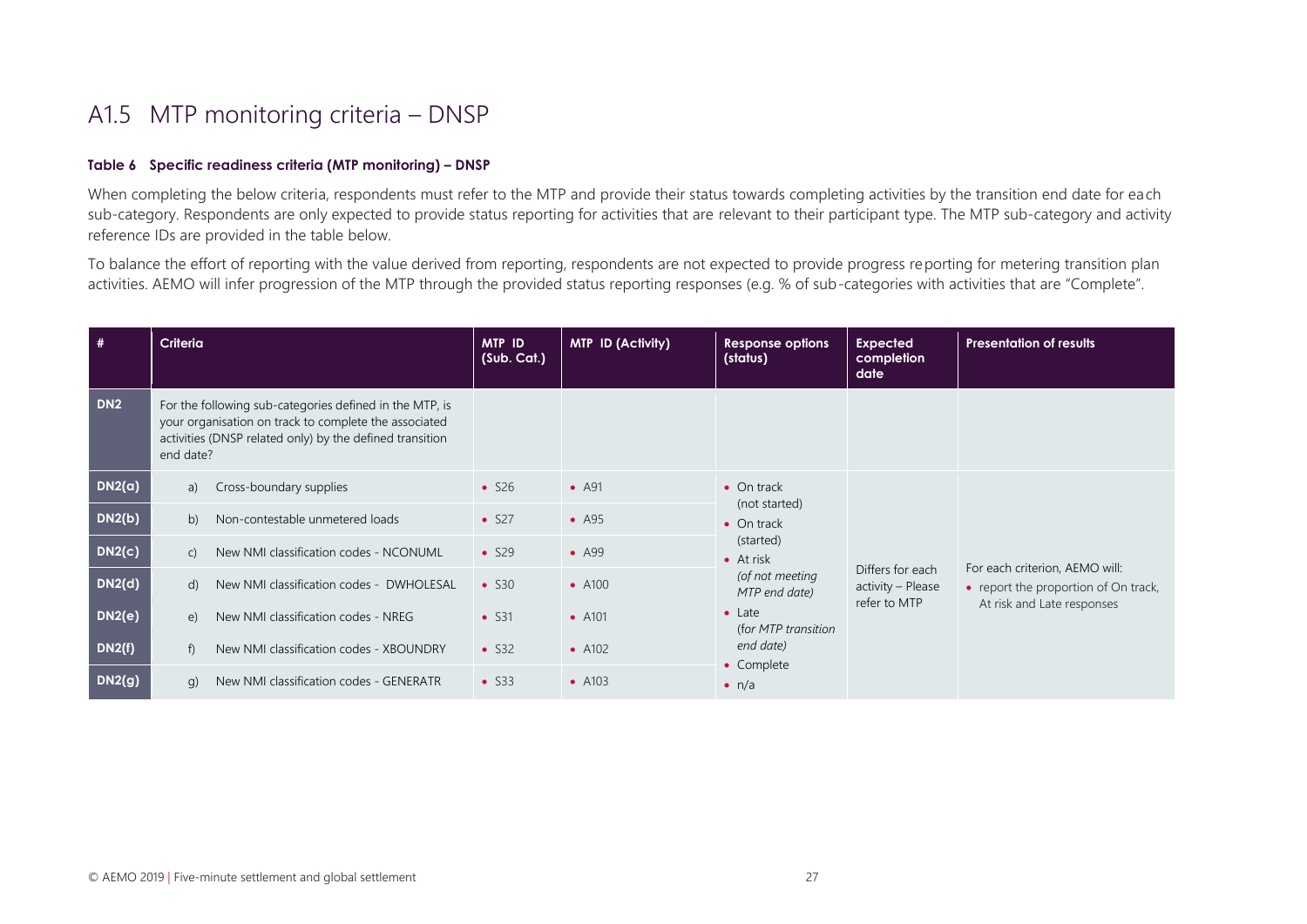## A1.6 Specific readiness criteria – TNSP

#### **Table 7 Specific readiness criteria – TNSP**

<span id="page-27-1"></span><span id="page-27-0"></span>

| #               | Criteria                                        | <b>Response</b><br>options<br>(prog.)                                                                     | <b>Progression Guide</b>                                                                                                                                                                                                                                                                                                                                                                                                                                                                                                                                                                                                                                                                  | <b>Response options (status)</b>                                           | <b>Expected</b><br>completion<br>date | <b>Presentation of results</b>                                                                   |
|-----------------|-------------------------------------------------|-----------------------------------------------------------------------------------------------------------|-------------------------------------------------------------------------------------------------------------------------------------------------------------------------------------------------------------------------------------------------------------------------------------------------------------------------------------------------------------------------------------------------------------------------------------------------------------------------------------------------------------------------------------------------------------------------------------------------------------------------------------------------------------------------------------------|----------------------------------------------------------------------------|---------------------------------------|--------------------------------------------------------------------------------------------------|
| TN <sub>1</sub> | Receive and reconcile 5-min<br>settlements data | $\bullet$ 0%<br>• $0 - 24%$<br>• $25 - 49%$<br>$-50 - 74%$<br>$• 75 - 99\%$<br>$• 100\%$<br>$\bullet$ n/a | • 0% - Not started<br>$\bullet$ 1 – 24% - System designs<br>commenced; Operational<br>change impact assessment<br>conducted<br>• $25 - 49% - System$<br>development commenced;<br>Operational readiness activities<br>determined<br>• $50 - 74\%$ - System<br>development underway;<br>Operational readiness activities<br>commenced<br>$\bullet$ 75 – 99% - Systems testing<br>underway; Operational<br>readiness activities well<br>advanced and progressing to<br>schedule<br>• 100% - Systems implemented;<br>Operational Readiness activities<br>completed (i.e. People,<br>Processes and Systems are<br>'ready')<br>$\bullet$ n/a – Criterion not applicable<br>(provide reasoning) | $\bullet$ On track<br>$\bullet$ At risk<br>$\bullet$ Late<br>$\bullet$ n/a | 1 July 2021                           | For each criterion, AEMO will:<br>• report the non-weighted average<br>of all received responses |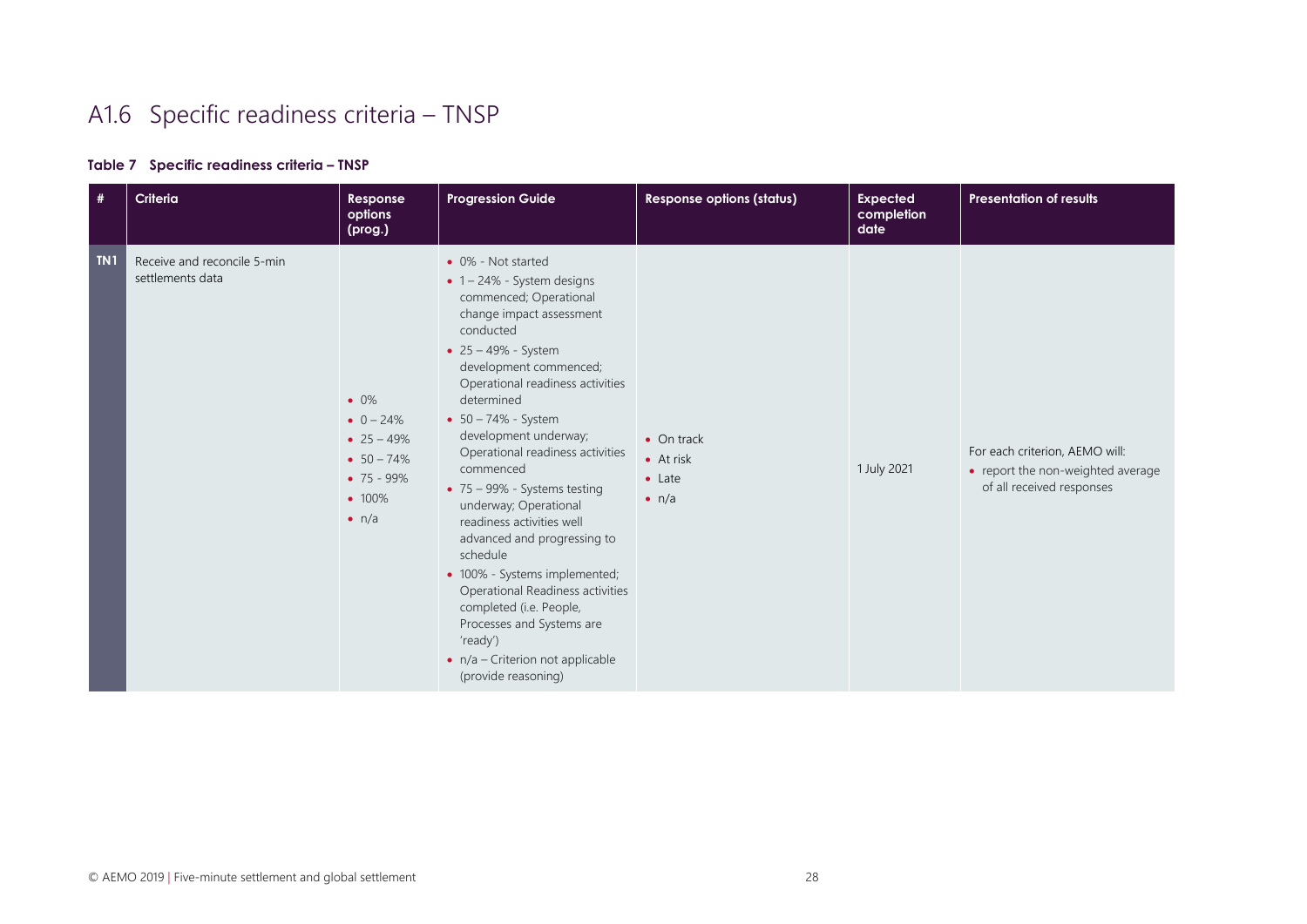## A1.7 MTP monitoring criteria – TNSP

#### **Table 8 Specific readiness criteria (MTP monitoring) – TNSP**

When completing the below criteria, respondents must refer to the MTP and provide their status towards completing activities by the transition end date for each sub-category. Respondents are only expected to provide status reporting for activities that are relevant to their participant type. The MTP sub-category and activity reference IDs are provided in the table below.

To balance the effort of reporting with the value derived from reporting, respondents are not expected to provide progress reporting for metering transition plan activities. AEMO will infer progression of the MTP through the provided status reporting responses (e.g. % of sub-categories with activities that are "Complete".

<span id="page-28-1"></span><span id="page-28-0"></span>

| #                | <b>Criteria</b>                                                                                                                                                                           | MTP ID<br>(Sub. Cat.)          | <b>MTP ID (Activity)</b>        | <b>Response options</b><br>(status)                                                                                                                                                                                  | <b>Expected</b><br>completion<br>date                 | <b>Presentation of results</b>                                                                       |
|------------------|-------------------------------------------------------------------------------------------------------------------------------------------------------------------------------------------|--------------------------------|---------------------------------|----------------------------------------------------------------------------------------------------------------------------------------------------------------------------------------------------------------------|-------------------------------------------------------|------------------------------------------------------------------------------------------------------|
| IN2              | For the following sub-categories defined in the MTP, is<br>your organisation on track to complete the associated<br>activities (TNSP related only) by the defined transition<br>end date? |                                |                                 |                                                                                                                                                                                                                      |                                                       |                                                                                                      |
| TN2(a)<br>IN2(b) | New NMI classification codes - BULK<br>a)<br>New NMI classification codes - WHOLESAL<br>b)                                                                                                | $\bullet$ S28<br>$\bullet$ S34 | $\bullet$ A98<br>$\bullet$ A104 | $\bullet$ On track<br>(not started)<br>$\bullet$ On track<br>(started)<br>$\bullet$ At risk<br>(of not meeting<br>MTP end date)<br>$\bullet$ Late<br>(for MTP transition<br>end date)<br>• Complete<br>$\bullet$ n/a | Differs for each<br>activity - Please<br>refer to MTP | For each criterion, AEMO will:<br>• report the proportion of On track,<br>At risk and Late responses |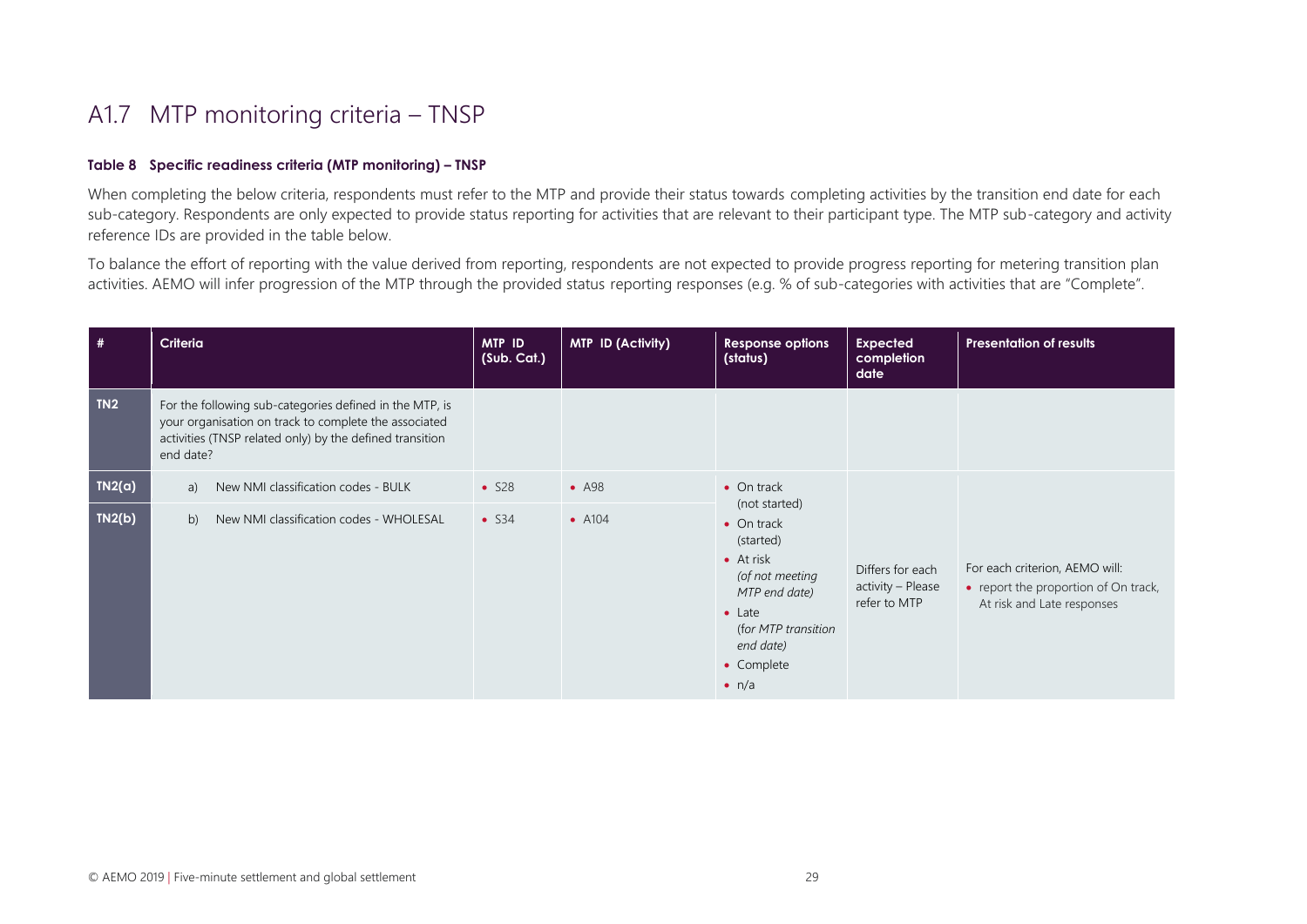## A1.8 MTP monitoring criteria – Metering Providers (MPs)

When completing the below criteria, respondents must refer to the MTP and provide their status towards completing activities by the transition end date for each sub-category. Respondents are only expected to provide status reporting for activities that are relevant to their participant type. The MTP sub-category and activity reference IDs are provided in the table below.

To balance the effort of reporting with the value derived from reporting, respondents are not expected to provide progress reporting for metering transition plan activities. AEMO will infer progression of the MTP through the provided status reporting responses (e.g. % of sub-categories with activities that are "Complete".

#### **Table 9 Specific readiness criteria (MTP monitoring) – MPs**

<span id="page-29-1"></span><span id="page-29-0"></span>

| #      | Criteria     |                                                                                                                                                                                | MTP ID<br>(Sub. Cat.) | <b>MTP ID (Activity)</b> | <b>Response options</b><br>(status)                                                         | <b>Expected</b><br>completion<br>date | <b>Presentation of results</b>                                         |
|--------|--------------|--------------------------------------------------------------------------------------------------------------------------------------------------------------------------------|-----------------------|--------------------------|---------------------------------------------------------------------------------------------|---------------------------------------|------------------------------------------------------------------------|
| MP1    | date?        | For the following sub-categories defined in the MTP, is<br>your organisation on track to complete the associated<br>activities (MP related only) by the defined transition end |                       |                          |                                                                                             |                                       |                                                                        |
| MP1(a) | a)           | <b>BULK/Wholesale Meters</b>                                                                                                                                                   | $\bullet$ SO1         | • A1, A2, A4, A5         | $\bullet$ On track<br>(not started)<br>$\bullet$ On track<br>(started)<br>$\bullet$ At risk |                                       |                                                                        |
| MP1(b) | b)           | Type 1-3 meters                                                                                                                                                                | $\bullet$ SO2         | • A6, A7, A9, A10        |                                                                                             |                                       |                                                                        |
| MP1(c) | $\mathsf{C}$ | Subset of type 4 meters - TNI, Market<br>Generator or SGA                                                                                                                      | $\bullet$ SO3         | • A11, A12, A14, A15     |                                                                                             |                                       |                                                                        |
| MP1(d) | d)           | Cross Boundary meters (KNOWN)                                                                                                                                                  | $\bullet$ SO4         | • A16, A17, A19, A20     | (of not meeting<br>MTP end date)                                                            | Differs for each<br>activity - Please | For each criterion, AEMO will:<br>• report the proportion of On track, |
| MP1(e) | e)           | Cross Boundary meters (UNKNOWN)                                                                                                                                                | $\bullet$ SO5         | • A21, A23               | $\bullet$ Late                                                                              | refer to MTP                          | At risk and Late responses                                             |
| MP1(f) | f)           | New and replacement Type 4                                                                                                                                                     | $\bullet$ SO6         | $\bullet$ A24            | (for MTP transition<br>end date)                                                            |                                       |                                                                        |
| MP1(g) | g)           | New and replacement Type 4A                                                                                                                                                    | $\bullet$ SO7         | $\bullet$ A25            | • Complete<br>$\bullet$ n/a                                                                 |                                       |                                                                        |
| MP1(h) | h)           | New and replacement VIC AMI meters                                                                                                                                             | $\bullet$ SO8         | $\bullet$ A26            |                                                                                             |                                       |                                                                        |
| MP1(i) | i)           | New and replacement SAMPLE Meters                                                                                                                                              | $\bullet$ SO9         | $\bullet$ A27            |                                                                                             |                                       |                                                                        |
| MP1(j) | i)           | Pre-1 Dec 2018/19 Type 4, 4A, VICAMI and<br><b>SAMPLE</b> meters                                                                                                               | $\bullet$ S10         | $\bullet$ A28            |                                                                                             |                                       |                                                                        |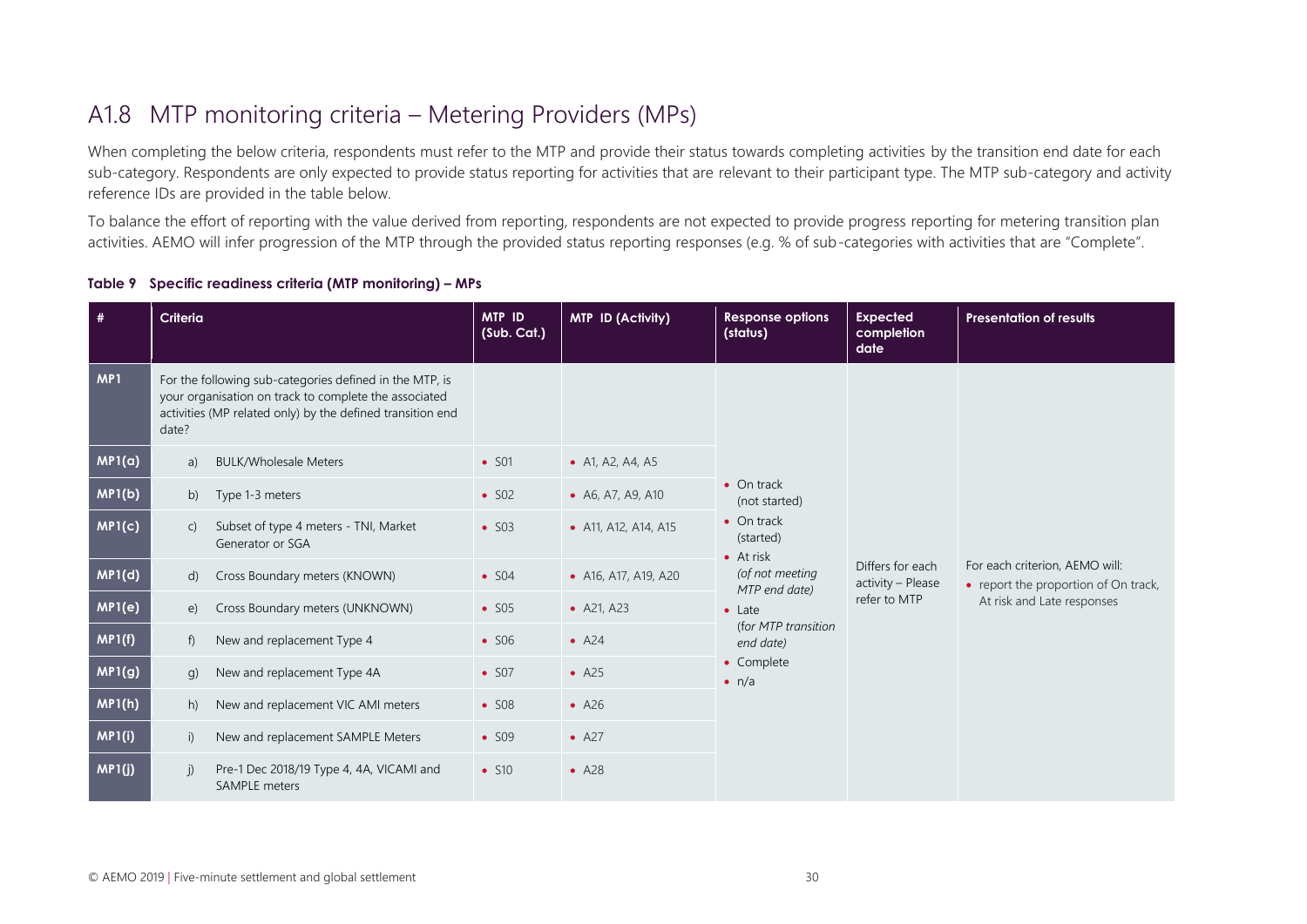| #             | Criteria |                                           | <b>MTP ID</b><br>(Sub. Cat.) | <b>MTP ID (Activity)</b> | Response options<br>(status)                                       | <b>Expected</b><br>completion<br>date | <b>Presentation of results</b>                                                                       |
|---------------|----------|-------------------------------------------|------------------------------|--------------------------|--------------------------------------------------------------------|---------------------------------------|------------------------------------------------------------------------------------------------------|
| MP1(k)        | k)       | Cross-boundary supplies                   | $\bullet$ S <sub>26</sub>    | $\bullet$ A93            | $\bullet$ On track                                                 |                                       |                                                                                                      |
| <b>MP1(I)</b> |          | Non-contestable unmetered loads           | $\bullet$ S27                | $\bullet$ A97            | (not started)<br>$\bullet$ On track                                |                                       |                                                                                                      |
| MP1(m)        | m)       | Meter installation type code in MSATS     | $\bullet$ S39                | $\bullet$ A109           | (started)<br>$\bullet$ At risk<br>(of not meeting<br>MTP end date) | Differs for each                      | For each criterion, AEMO will:<br>• report the proportion of On track,<br>At risk and Late responses |
| MP1(n)        | n)       | RegisterID and Suffix values in MSATS     | $\bullet$ S40                | $\bullet$ A110           |                                                                    | activity - Please                     |                                                                                                      |
| MP1(o)        | O        | MP accreditation update (for 1 July 2021) | $\bullet$ S41                | • $A111 - 113$           | $\bullet$ Late<br>(for MTP transition                              | refer to MTP                          |                                                                                                      |
| MP1(p)        | p)       | MP accreditation update (for 1 Dec 2022)  | $\bullet$ S42                | • A115-A117              | end date)<br>• Complete<br>$\bullet$ n/a                           |                                       |                                                                                                      |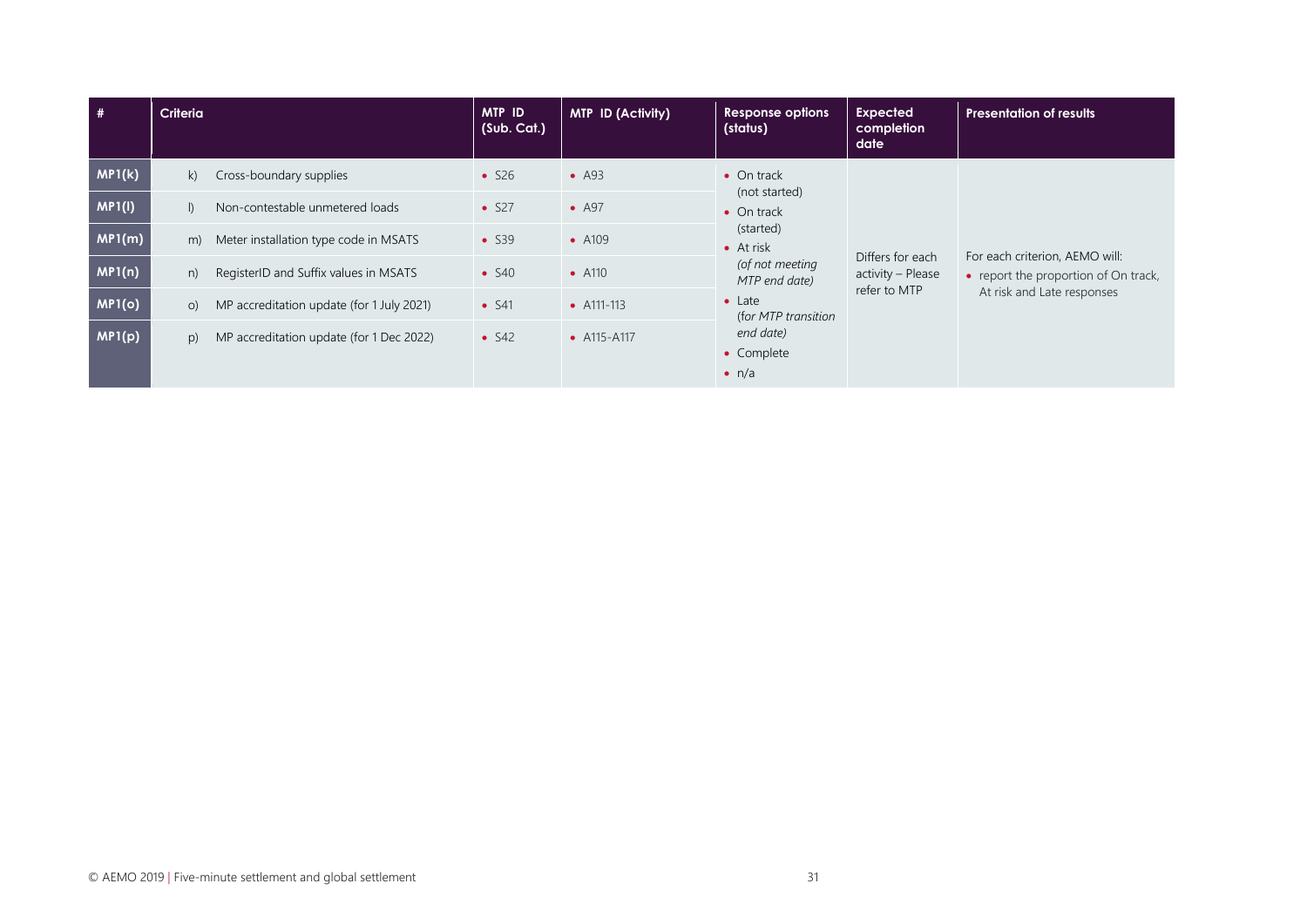## A1.9 MTP monitoring criteria – Metering Data Providers (MDPs)

When completing the below criteria, respondents must refer to the MTP and provide their status towards completing activities by the transition end date for each sub-category. Respondents are only expected to provide status reporting for activities that are relevant to their participant type. The MTP sub-category and activity reference IDs are provided in the table below.

To balance the effort of reporting with the value derived from reporting, respondents are not expected to provide progress reporting for metering transition plan activities. AEMO will infer progression of the MTP through the provided status reporting responses (e.g. % of sub-categories with activities that are "Complete".

#### **Table 10 Specific readiness criteria (MTP monitoring) – MDPs**

<span id="page-31-1"></span><span id="page-31-0"></span>

| #             | Criteria     |                                                                                                                                                                             | MTP ID<br>(Sub. Cat.)     | <b>MTP ID (Activity)</b> | <b>Response options</b><br>(status) | <b>Expected</b><br>completion<br>date | <b>Presentation of results</b>                                          |
|---------------|--------------|-----------------------------------------------------------------------------------------------------------------------------------------------------------------------------|---------------------------|--------------------------|-------------------------------------|---------------------------------------|-------------------------------------------------------------------------|
| MD1           | end date?    | For the following sub-categories defined in the MTP, is<br>your organisation on track to complete the associated<br>activities (MDP related only) by the defined transition |                           |                          |                                     |                                       |                                                                         |
| MD1(a)        | a)           | <b>BULK/Wholesale Meters</b>                                                                                                                                                | $\bullet$ S13             | • $A31 - A35$            |                                     |                                       |                                                                         |
| MD1(b)        | b)           | Type 1-3, subset of 4                                                                                                                                                       | $\bullet$ S14             | • $A36 - A40$            |                                     |                                       |                                                                         |
| MD1(c)        | $\mathsf{C}$ | Cross Boundary meters (KNOWN)                                                                                                                                               | $\bullet$ S15             | • $A41 - A45$            | $\bullet$ On track                  |                                       |                                                                         |
| MD1(d)        | $\mathsf{d}$ | Cross Boundary meters (UNKNOWN)                                                                                                                                             | $\bullet$ S16             | • $A46 - A50$            | (not started)<br>$\bullet$ On track |                                       |                                                                         |
| MD1(e)        | e)           | New and replacement Type 4                                                                                                                                                  | $\bullet$ S17             | • $A51 - A56$            | (started)<br>$\bullet$ At risk      |                                       | For each criterion, AEMO will:<br>report the proportion of On track, At |
| MD1(f)        | f)           | New and replacement Type 4A                                                                                                                                                 | $\bullet$ S18             | • $A57 - A62$            | (of not meeting<br>MTP end date)    | Differs for each<br>activity - Please | risk and Late responses                                                 |
| MD1(g)        | g)           | New and replacement VIC AMI meters                                                                                                                                          | $\bullet$ S19             | • $A63 - A68$            | $\bullet$ Late                      | refer to MTP                          | For each criterion, AEMO will:<br>• report the proportion of On track,  |
| MD1(h)        | h)           | New and replacement SAMPLE Meters                                                                                                                                           | $\bullet$ S <sub>20</sub> | • $A69 - A74$            | (for MTP transition<br>end date)    |                                       | At risk and Late responses                                              |
| <b>MD1(i)</b> | i)           | Pre-1 Dec 2018/19 Type 4, 4A, VICAMI and<br><b>SAMPLE</b> meters                                                                                                            | $\bullet$ S21             | • $A75 - A80$            | • Complete<br>$\bullet$ n/a         |                                       |                                                                         |
| MD1(j)        | i)           | Type 7 metering installations                                                                                                                                               | $\bullet$ S22             | • $A81 - A83$            |                                     |                                       |                                                                         |
| MD1(k)        | k)           | Non-contestable unmetered loads                                                                                                                                             | $\bullet$ S23             | • $A84 - A88$            |                                     |                                       |                                                                         |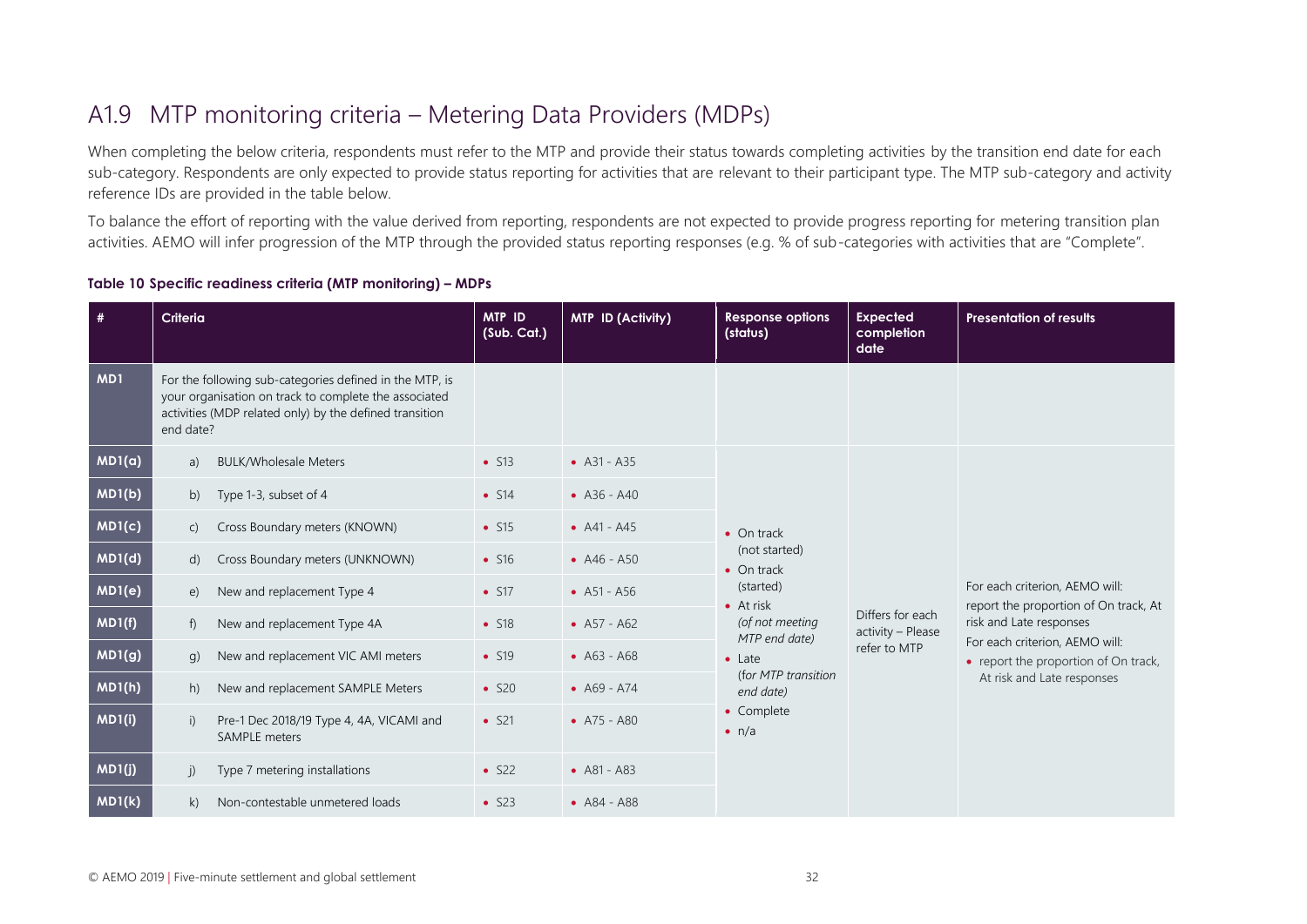| #             | Criteria                                                     | MTP ID<br>(Sub. Cat.)     | <b>MTP ID (Activity)</b> | <b>Response options</b><br>(status)                                                                                                                                             | <b>Expected</b><br>completion<br>date | <b>Presentation of results</b>                                                                     |
|---------------|--------------------------------------------------------------|---------------------------|--------------------------|---------------------------------------------------------------------------------------------------------------------------------------------------------------------------------|---------------------------------------|----------------------------------------------------------------------------------------------------|
| <b>MD1(I)</b> | Tier 1 basic metering data<br>$\vert$                        | $\bullet$ S <sub>24</sub> | $- A89$                  |                                                                                                                                                                                 |                                       |                                                                                                    |
| MD1(m)        | Meter data delivery to AEMO for all interval<br>m)<br>meters | $\bullet$ S <sub>25</sub> | $\bullet$ A90            | $\bullet$ On track                                                                                                                                                              |                                       |                                                                                                    |
| MD1(n)        | Cross-boundary supplies<br>n)                                | $\bullet$ S26             | $\bullet$ A92            | (not started)<br>$\bullet$ On track<br>(started)<br>$\bullet$ At risk<br>(of not meeting<br>MTP end date)<br>refer to MTP<br>$\bullet$ Late<br>(for MTP transition<br>end date) |                                       | For each criterion, AEMO will:<br>report the proportion of On track, At<br>risk and Late responses |
| MD1(o)        | Non-contestable unmetered loads<br>O                         | $\bullet$ S27             | $\bullet$ A96            |                                                                                                                                                                                 |                                       |                                                                                                    |
| MD1(p)        | Tier 1 basic meter datastreams<br>p)                         | $\bullet$ S36             | $\bullet$ A106           |                                                                                                                                                                                 | Differs for each<br>activity - Please |                                                                                                    |
| MD1(q)        | Interval meter datastreams<br>$\alpha$ )                     | $\bullet$ S37             | $\bullet$ A107           |                                                                                                                                                                                 |                                       |                                                                                                    |
| MD1(r)        | VIC TUOS datastreams<br>$r$ )                                | $\bullet$ S38             | $\bullet$ A108           |                                                                                                                                                                                 |                                       |                                                                                                    |
| MD1(s)        | MDP accreditation update (for 1 July 2021)<br>S)             | $\bullet$ S43             | • $A119 - A121$          | • Complete<br>$\bullet$ n/a                                                                                                                                                     |                                       |                                                                                                    |
| MD1(t)        | MDP accreditation update (for 1 Dec 2022)<br>t)              | $\bullet$ S44             | • $A123 - A125$          |                                                                                                                                                                                 |                                       |                                                                                                    |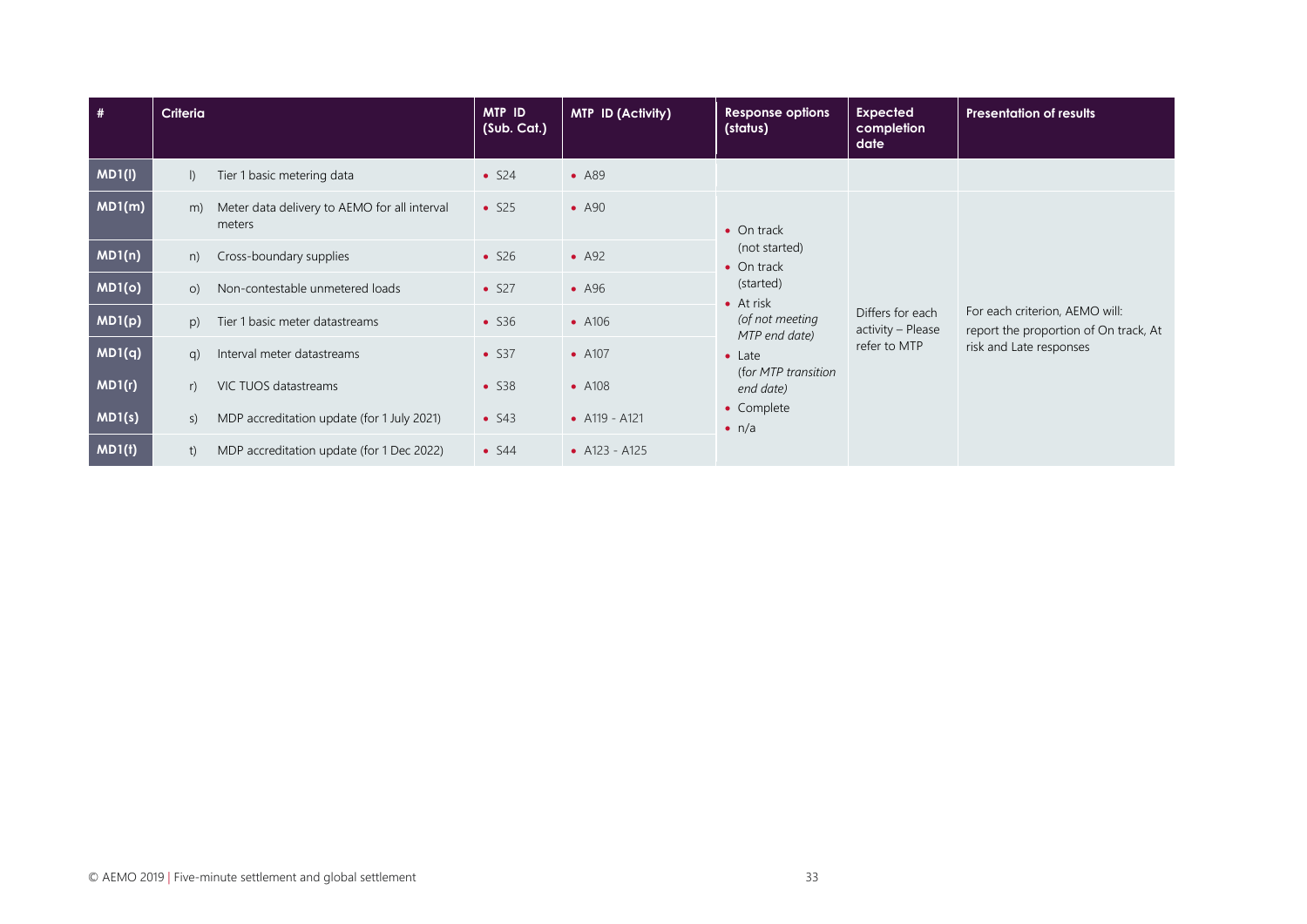## A1.10 Specific readiness criteria – AEMO

#### **Table 11 Specific readiness criteria – AEMO**

<span id="page-33-1"></span><span id="page-33-0"></span>

| #               | <b>Criteria</b>                                                                      | <b>Response</b><br>options<br>(prog.)     | <b>Progression Guide</b>                                                                                                                                                             | <b>Response options</b><br>(status) | <b>Presentation of results</b>                                             |
|-----------------|--------------------------------------------------------------------------------------|-------------------------------------------|--------------------------------------------------------------------------------------------------------------------------------------------------------------------------------------|-------------------------------------|----------------------------------------------------------------------------|
| AE1             | Support 5-min bids and offers                                                        |                                           |                                                                                                                                                                                      |                                     |                                                                            |
| AE1(a)          | a) Changes to bidding interfaces                                                     |                                           |                                                                                                                                                                                      |                                     |                                                                            |
| AE1(b)          | b) Bidding transition                                                                |                                           |                                                                                                                                                                                      |                                     |                                                                            |
| AE <sub>2</sub> | Support 5-min settlement                                                             |                                           | • 0% - Not started                                                                                                                                                                   |                                     |                                                                            |
| $AE2(\alpha)$   | a) Changes to settlement calculation                                                 |                                           | • 1 - 24% - System designs commenced;                                                                                                                                                |                                     |                                                                            |
| AE2(b)          | b) MDM platform upgraded to receive 5 -<br>minute data                               |                                           | Operational change impact assessment<br>conducted<br>• 25 - 49% - System development<br>commenced; Operational readiness<br>activities determined<br>• 50 - 74% - System development | $\bullet$ On track                  | For each criterion, AEMO will:                                             |
| AE2(c)          | MDM platform upgraded to support 5-min<br>$\mathsf{C}$<br>profiling                  | $\bullet$ 0%<br>$0 - 24%$<br>• $25 - 49%$ |                                                                                                                                                                                      |                                     |                                                                            |
| AE2(d)          | d) Settlement platform to produce 5-min<br>format invoices to support reconciliation | $-50 - 74%$<br>$• 75 - 99%$               | underway; Operational readiness<br>activities commenced<br>• 75 - 99% - Systems testing underway;                                                                                    | $\bullet$ At risk<br>$\bullet$ Late | • report progress according to the scale<br>defined in the response guide. |
| AE3             | Support UFE publication (from 1 July 2021)                                           | • 100%<br>$\bullet$ n/a                   | Operational readiness activities well<br>advanced and progressing to schedule                                                                                                        | $\bullet$ n/a                       |                                                                            |
| AE3(a)          | a) Support meter data processing for GS                                              |                                           | • 100% - Systems implemented;<br>Operational Readiness activities                                                                                                                    |                                     |                                                                            |
| AE3(b)          | b) Support UFE calculation and publication                                           |                                           | completed (i.e. People, Processes and                                                                                                                                                |                                     |                                                                            |
| AE4             | Support Global Settlement (From 6 Feb 2022)                                          |                                           | Systems are 'ready')<br>$\bullet$ n/a – Criterion not applicable (provide                                                                                                            |                                     |                                                                            |
| AE4(a)          | Switch Local Retailer and FRMP to<br>a)<br><b>GLOPOOL</b>                            |                                           | reasoning)                                                                                                                                                                           |                                     |                                                                            |
| AE4(b)          | Support standing data processing for<br>b)<br>GS                                     |                                           |                                                                                                                                                                                      |                                     |                                                                            |
| AE5             | Support 5-min reallocations                                                          |                                           |                                                                                                                                                                                      |                                     |                                                                            |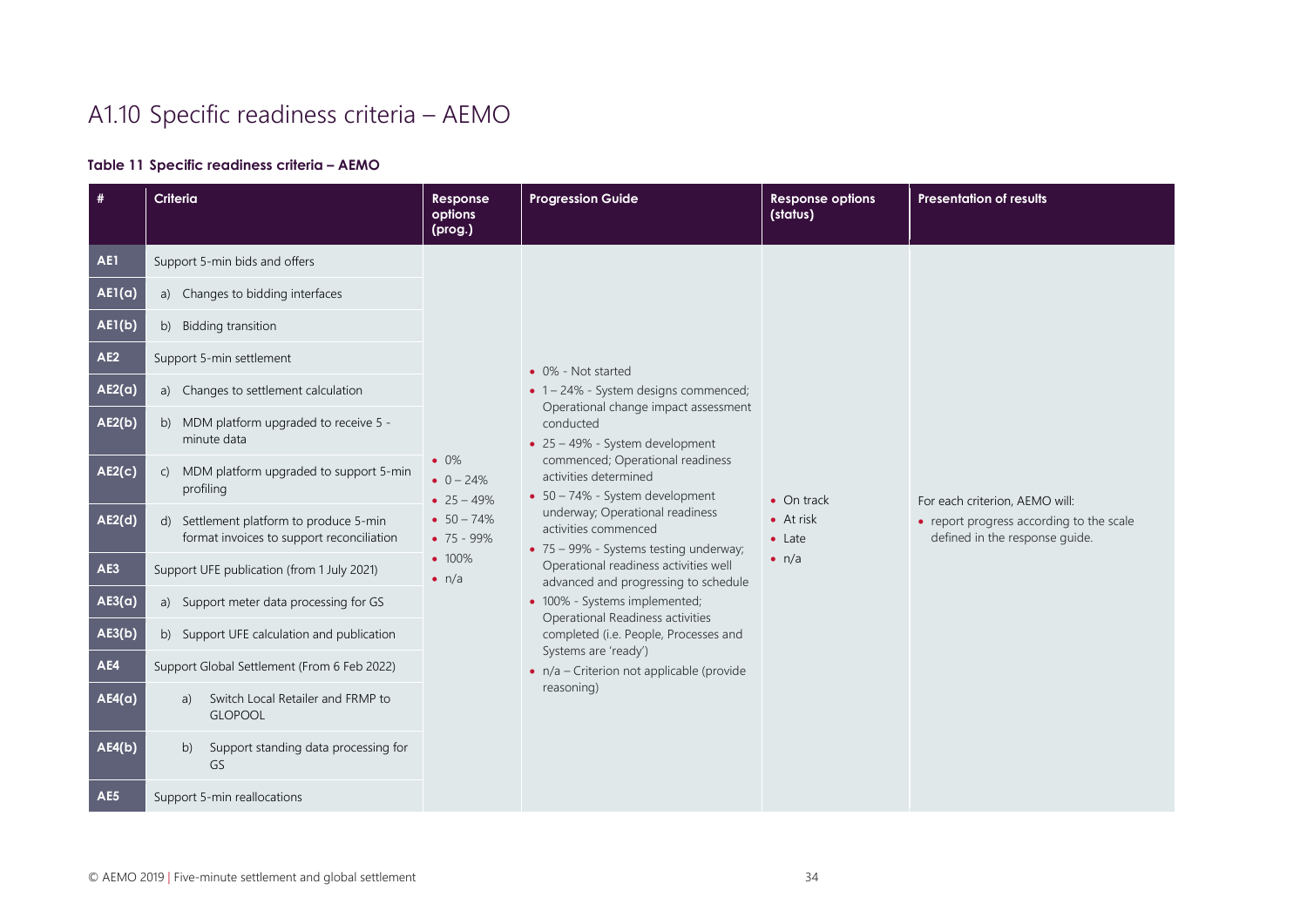| #               | Criteria                                | Response<br>options<br>(prog.) | <b>Progression Guide</b> | Response options<br>(status) | <b>Presentation of results</b> |
|-----------------|-----------------------------------------|--------------------------------|--------------------------|------------------------------|--------------------------------|
| AE <sub>6</sub> | Support introduction of B2M APIs        |                                |                          |                              |                                |
| AE7             | Provide enhanced MSATS pre-prod support |                                |                          |                              |                                |